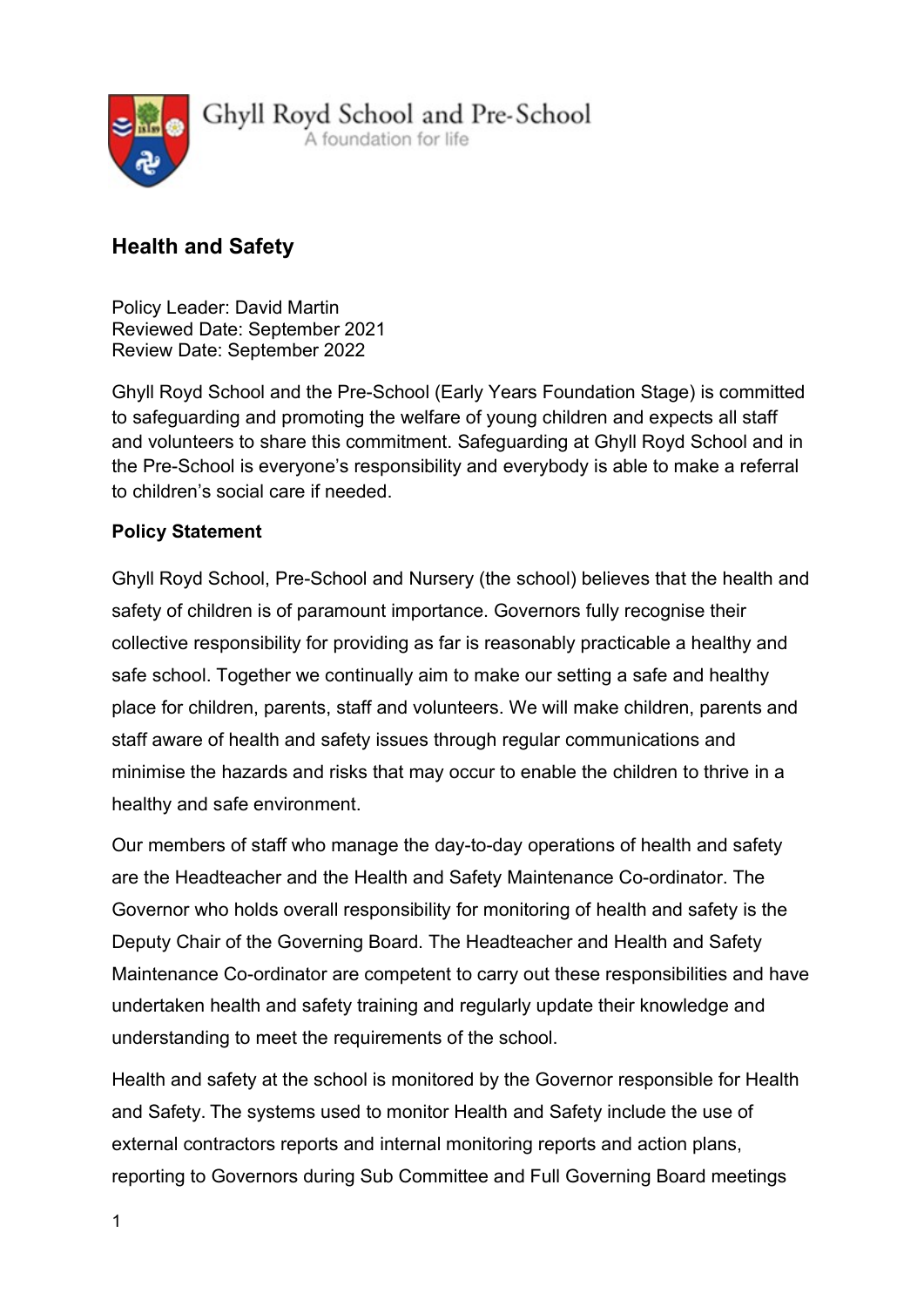and during the termly Governors Health and Safety visit. The Governing Board fully recognise their collective responsibility for providing as far is reasonably practicable a healthy and safe school.

All members of staff are responsible for taking reasonable care of their own safety, that of pupils, visitors, volunteers and contractors and all members of staff are responsible for reporting any significant risks or issues to the Headteacher or Health & Safety Coordinator.

## General Procedures in School

- The school's induction training for staff and volunteers includes a clear explanation of health and safety issues to ensure that all staff can adhere to our policy and procedures and understand their shared responsibility for health and safety in the setting. All members of staff are responsible for taking reasonable care of their own safety, that of pupils and visitors, volunteers and contractors and all members of staff are responsible for reporting any significant risks or issues to the Headteacher or Health and Safety Coordinator.
- The induction training covers matters of employee well-being and health and safety, including RIDDOR, COSHH, manual lifting, working at heights, display screen usage and also Fire and First Aid procedures. Health and safety refresher training for staff takes place either during INSET days or via online training courses.
- As necessary, health and safety training is included in the annual training plans of staff, and health and safety is discussed regularly at staff meetings and is a standing item for governors meetings. Meeting minutes are recorded, and any required actions are entered onto the School Maintenance Planner.
- Records are kept of the staff induction and training sessions and new staff and volunteers are asked to sign their induction and training records to confirm that they have taken part in the induction or training.
- A daily Early Years Risk Assessment and Termly Health and Safety Audit are conducted by staff.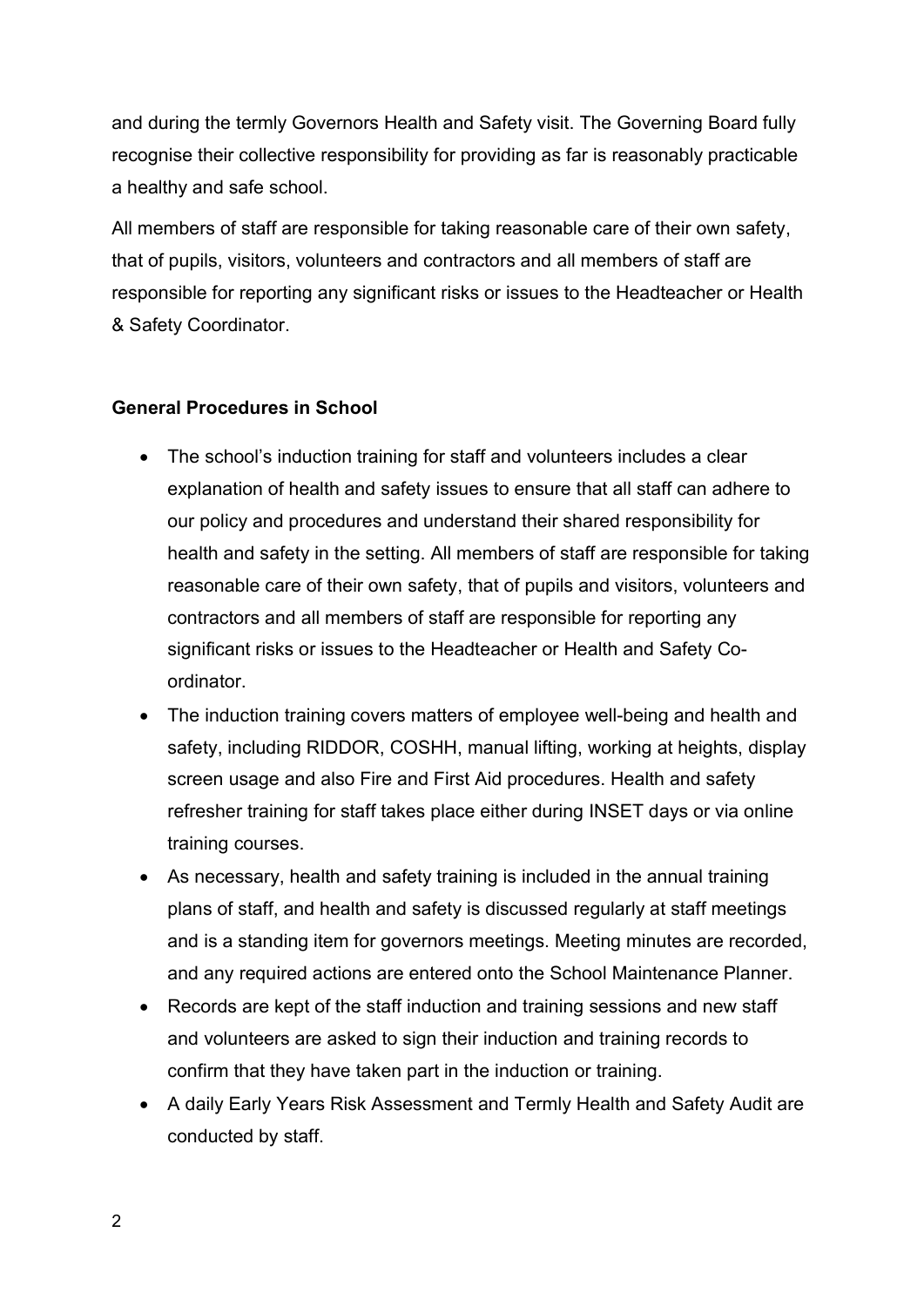- Health and safety issues are explained to the parents of new and current children through the parent handbook and the school newsletter. The Health and Safety Policy and linked policies are available on the school website.
- The school operates a no smoking policy throughout the school buildings and grounds.
- Children are made aware of health and safety issues through assemblies, PHSE lessons, discussions, planned activities and routines.
- The school conducts periodic work site safety inspections. At regular intervals, the Health and Safety Co-ordinator will critically observe the workplace in an effort to identify and rectify hazards.
- The school will follow the School Maintenance Planner that will include the servicing and testing of plant and equipment.
- The school will check external providers have appropriate licences to operate, safety standards and liability insurance.
- The Good estate management for schools Guidance GOV.UK (www.gov.uk) will be referred to for guidance.

## Insurance Cover

The school has public liability insurance and employers' liability insurance.

## **Windows**

- Low level windows are made from materials that prevent accidental breakage or are made safe.
- Windows above the ground floor are secured so that children cannot climb through them. All windows above ground floor level open in the top half of the window.

#### Floors

All floor surfaces are checked daily to ensure they are clean, not uneven, wet or damaged. Areas which are potentially a trip or slip hazard will be considered and appropriate signage or apparatus will be used if applicable.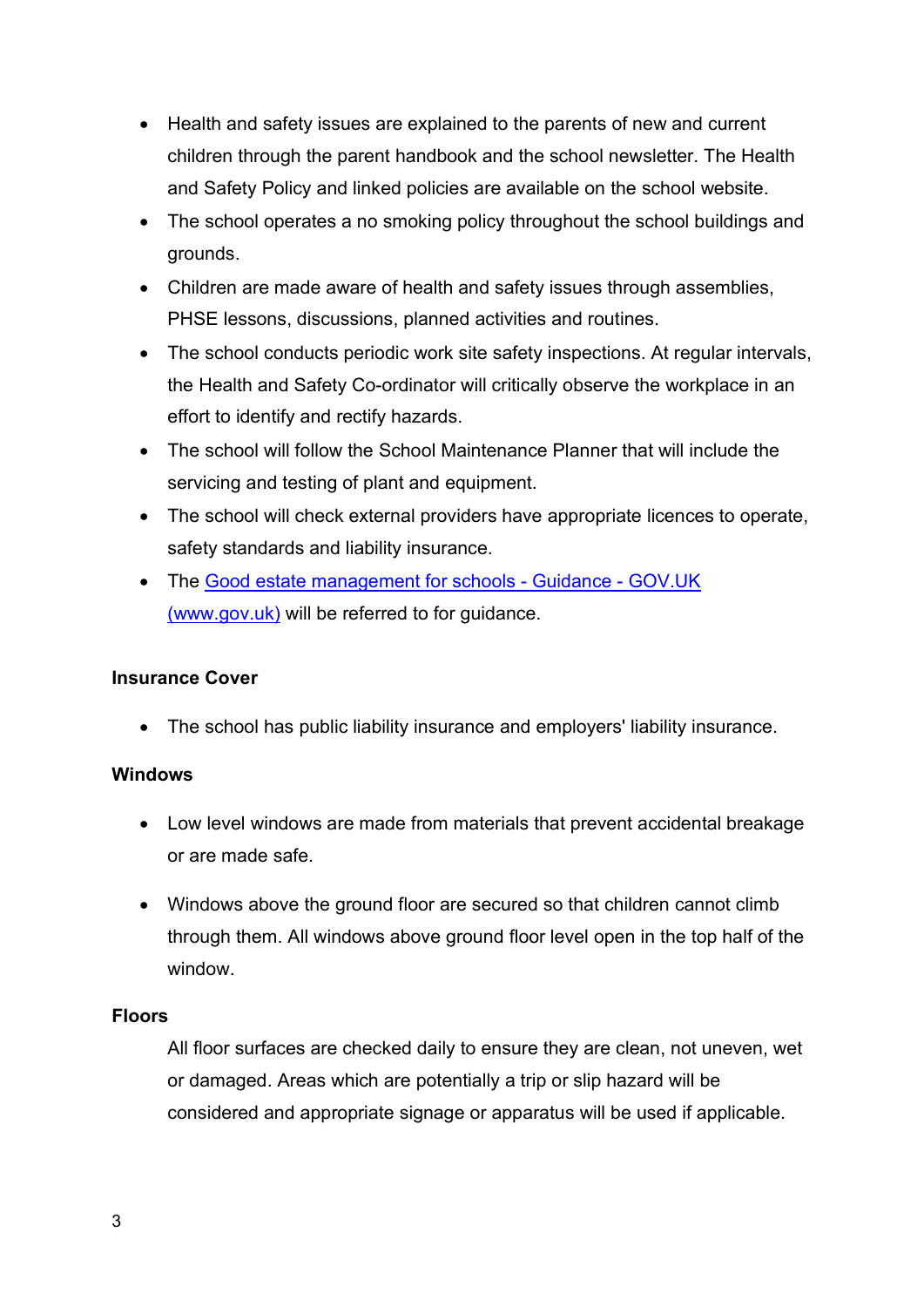## Electrical and Gas equipment

- All electrical and gas equipment conform to safety requirements and are checked regularly.
- Our boiler, mains gas and electrical cabinets are not accessible to the children.
- Electric sockets, wires and leads are appropriately guarded and there are sufficient sockets to prevent overloading.
- The temperature of hot water is controlled to prevent scalds where appropriate.
- Lighting and ventilation is adequate in all areas including storage areas.
- Contractors will provide safety checks for the electrics, gas installation, and maintenance where required.
- Only qualified electricians are allowed to check, fit and change any electrical wiring and/or appliances.
- All mains electrical boxes containing rib's or fuses must remain covered and locked at all times.
- Once all electrical equipment has been installed it will be PAT tested by a qualified PAT tester annually.

#### **Water**

- Only qualified plumbers are allowed to check, fit and change any appliances or installations.
- Appropriate signage must be displayed where hot water is used. It is assumed that all water is drinkable however any non drinking water must be clearly identified with the appropriate signage.

## **Storage**

- All resources and materials from which children select are stored safely.
- All equipment and resources are stored or stacked safely to prevent them accidentally falling or collapsing.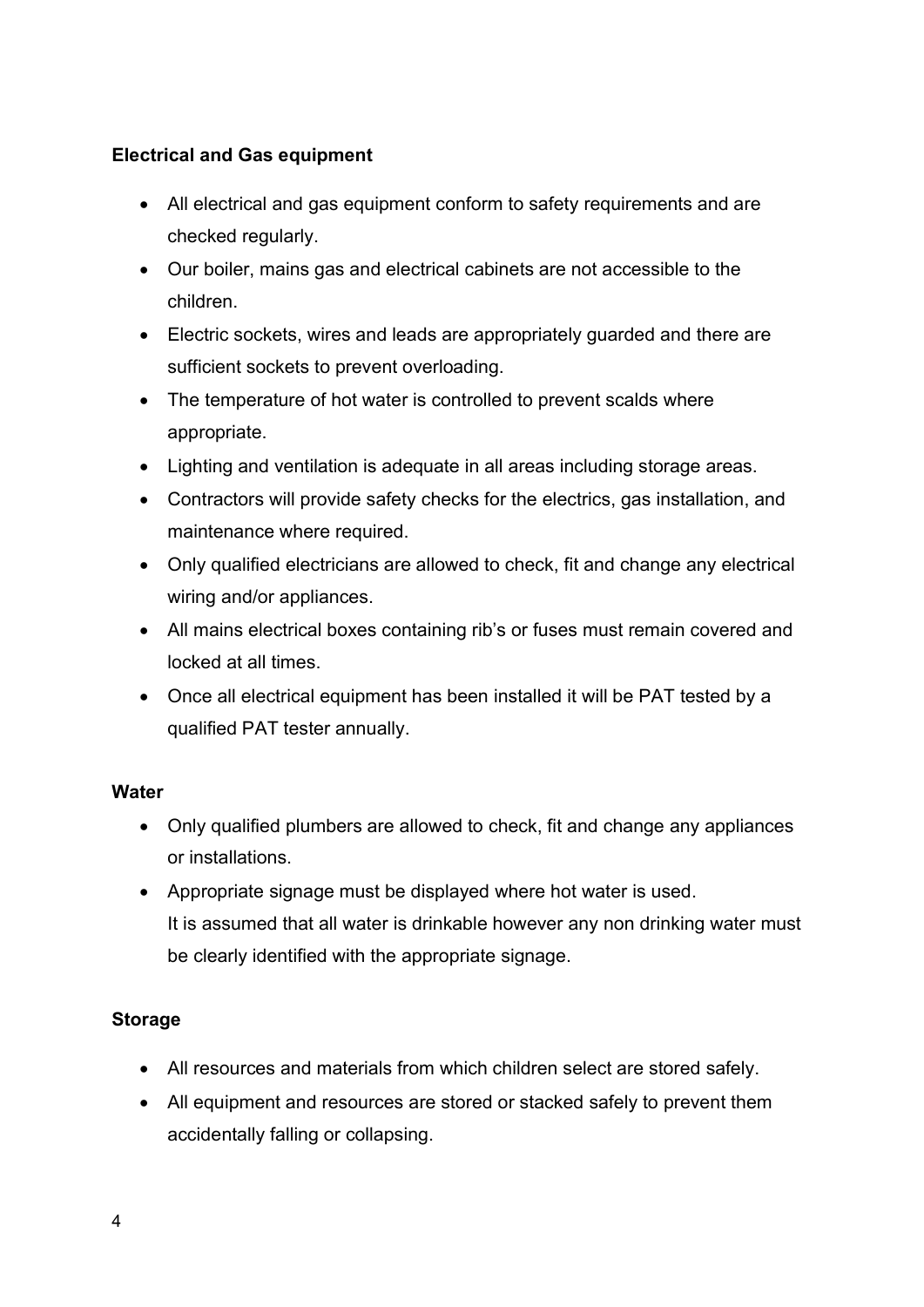## Hygiene

- The school seeks information from the Environmental Health Department and the Health Authority to ensure that we keep up-to-date with the latest recommendations.
- Daily routines encourage the children to learn about personal hygiene.
- The toilet areas have a high standard of hygiene including hand washing and drying facilities.
- The school has daily cleaning routines that include classrooms, toilets, common areas and nappy changing areas. Some of these routines may be carried out by cleaning staff, others by teaching staff.
- The pre-school and nursery has a schedule for cleaning: resources, equipment, dressing-up clothes and furnishings.
- The pre-school and nursery implements good hygiene practices by: cleaning tables between activities; cleaning toilets regularly; wearing protective clothing - such as aprons and disposable gloves - as appropriate; providing sets of clean clothes; providing tissues and wipes; and ensuring individual use of towels.

## Activities and resources

- Before purchasing any equipment and resources all items are checked to ensure that they are safe for the ages and stages of the children currently attending the school, pre-school and nursery.
- All equipment is regularly checked for cleanliness and safety and any dangerous items are repaired or discarded.
- All materials, including paint and glue, are non-toxic.
- Sand is clean and suitable for children's play.
- Any faulty equipment is removed from use until it can be repaired or replaced.
- Larger resources or pieces of equipment are discarded only with the consent of the Headteacher.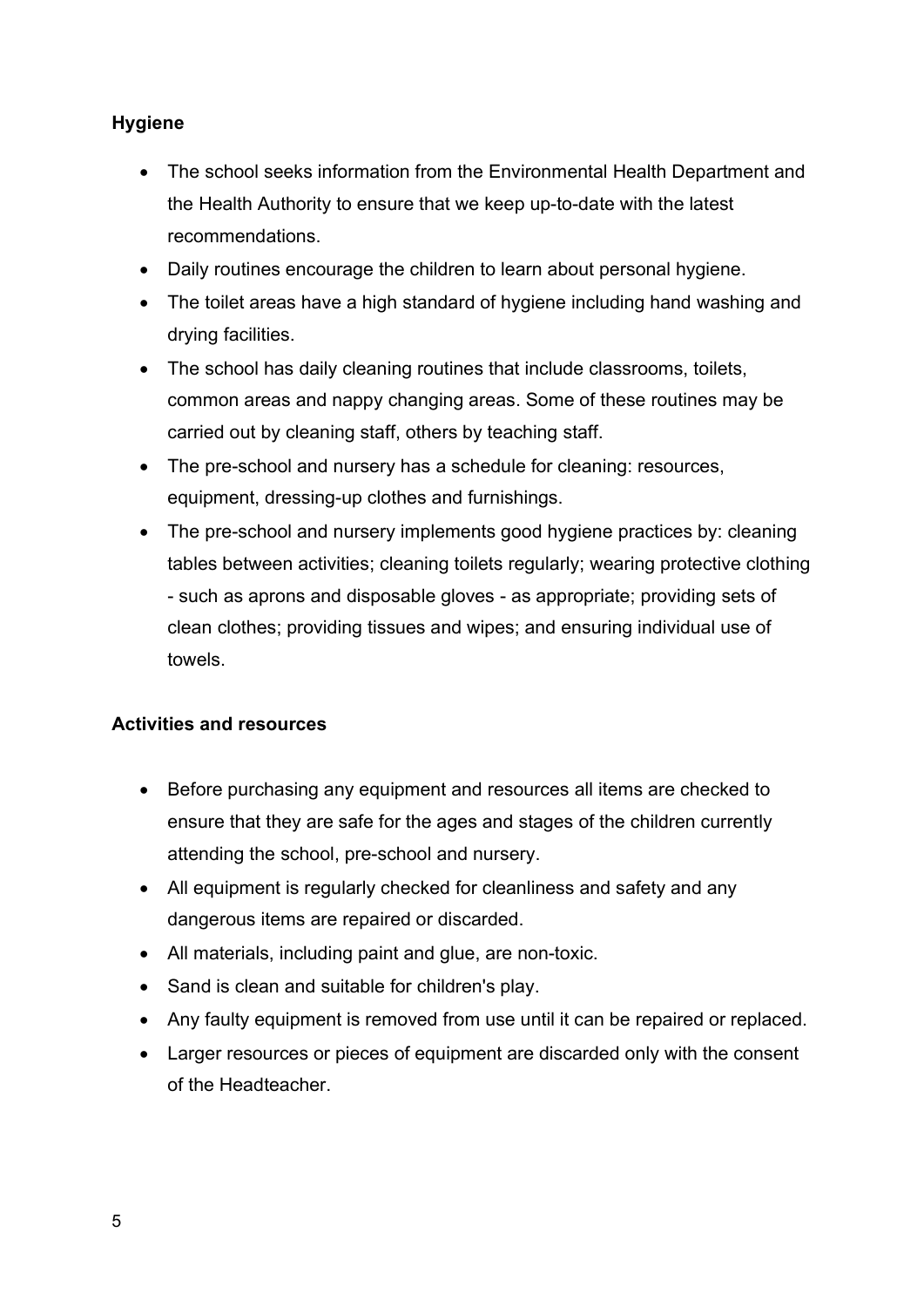## Children's Safety

- The layout of classroom equipment and activities allows staff and children to move safely and freely between activities.
- Physical play is constantly supervised.
- Children are taught to handle and store tools safely.
- Children who are sleeping in pre-school and nursery are checked regularly.
- Children learn about health, safety and personal hygiene through the routines and activities the school, pre-school and nursery provide.

## Outdoor area

- The outdoor areas are securely fenced.
- The outdoor areas are checked for safety and cleared of rubbish before use.
- Staff and children are alerted to the dangers of poisonous plants, herbicides and pesticides.
- Pre-School and nursery children are taught about being safe around water and are closely supervised when playing in and around the water features.
- Our outdoor sand pits are covered when not in use and are cleaned regularly.
- All outdoor activities are supervised at all times.

## Sun safety

- Staff ensure children are not exposed to high levels of sunlight for prolonged periods.
- Children learn about sun safety in an age appropriate manner.
- Parents are asked to provide a named sun protection product (minimum factor 30) and sun hat for their child and apply sun cream before arriving in the morning.
- If children do not have sun cream, staff will apply a suitable high factor brand, unless previously notified of an allergic reaction.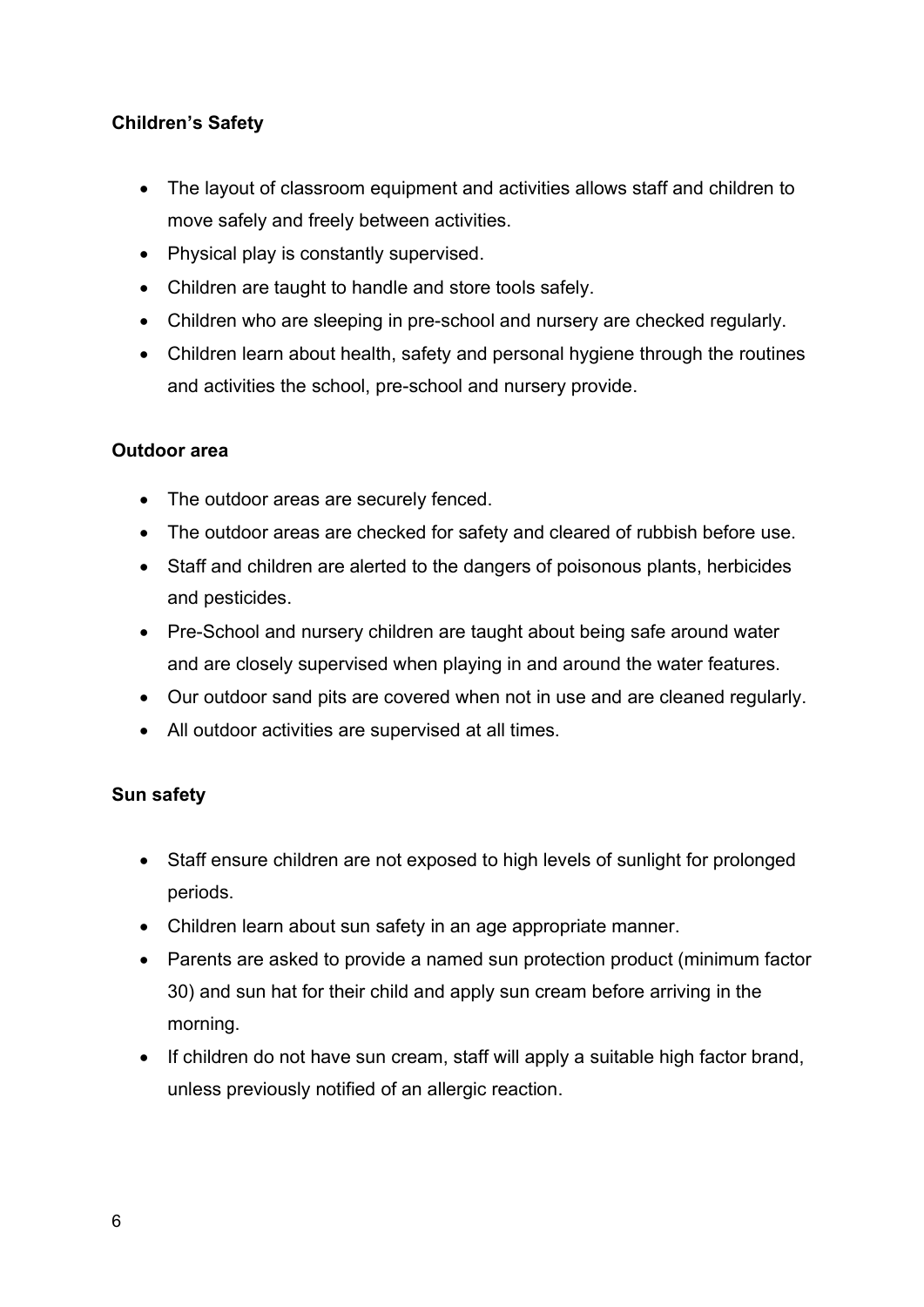## Staff Safety

- All health and safety signs are clear and in appropriate languages throughout the school and grounds.
- The sickness of staff and their involvement in accidents are recorded and kept in the school office.
- The school keeps a record of all substances and where they are stored that may be hazardous to health such as cleaning chemicals.
- Chemical safety data sheets outline what the risks are and what to do if the chemical comes into contact with eyes or skin or is ingested.
- The school keeps all cleaning chemicals in their original containers. Cleaning cupboards are kept secure at all times.
- The school checks all step ladders regularly and staff complete a daily check before use.
- The school operates a two-step policy when working at heights.
- Manual handling is set at 10kg at waist height and 3-5Kgs below or above waist height.
- Any member of staff expected to work with the following equipment must have appropriate qualifications and experience before commencing work: Hand tools/ electric hand tools (e.g. hammer, spade, shovel, pick axe, screw driver, drill, circular saw, etc.) Landscaping equipment (e.g. mowers and strimmers) Utilities (e.g. Gas (LPG), Water and Electric) Cleaning chemicals (e.g. bleach, caustic soda, solvents) All necessary safety equipment must be supplied to the member of staff where necessary, e.g. goggles, gloves, ear protection and facemasks.
- Storage spaces must be safe, organised and tidy. Staff must be trained to return equipment properly.
- Only authorised persons may perform repairs to defective equipment.
- Hazardous substances will be stored according to COSHH regulations.
- Common areas are to be suitably landscaped and any hazards will be removed, such as exposed tree roots, holes, and rocks. If it is not possible to remove the hazard, the school will ensure the hazard is clearly marked.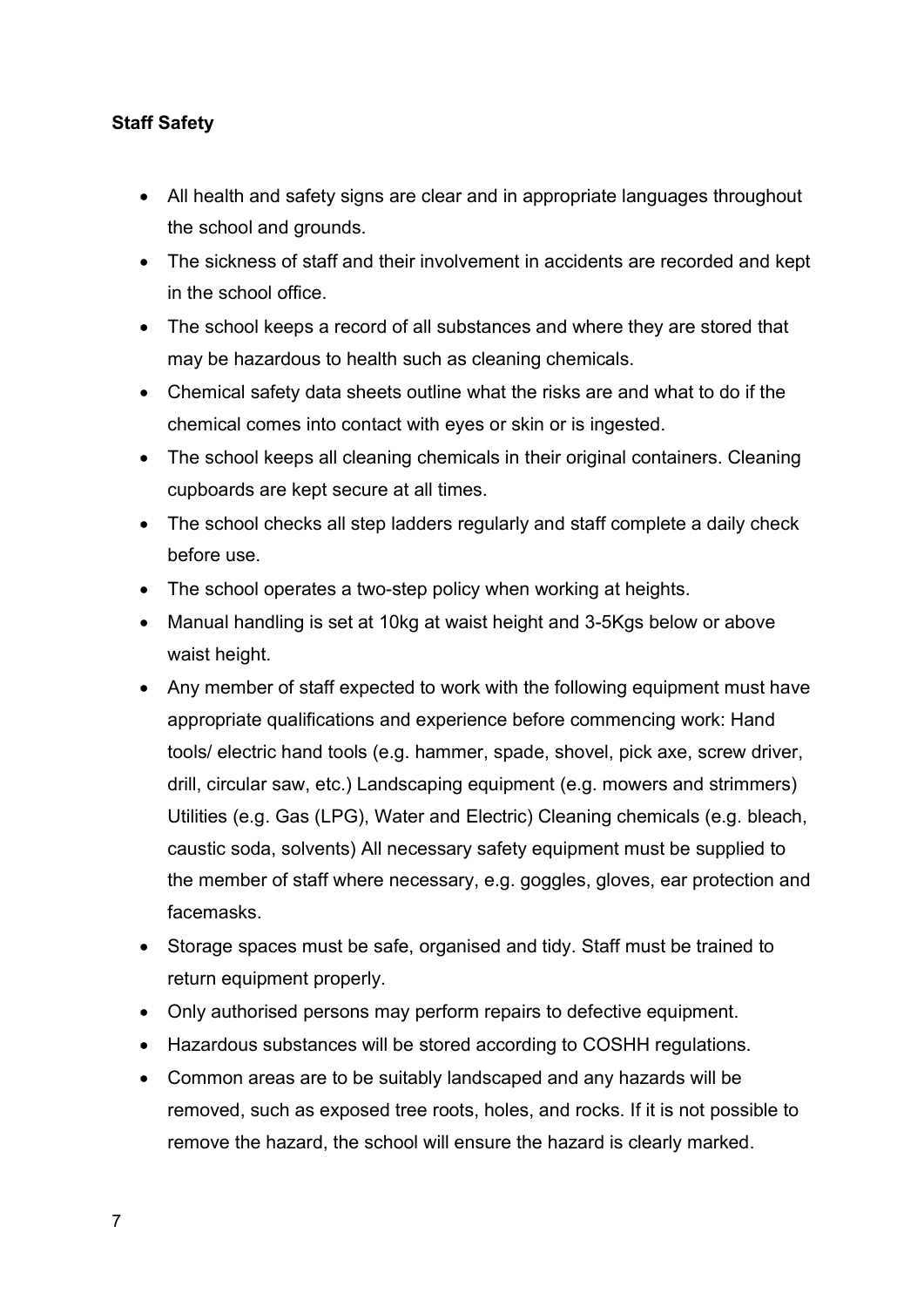- Staff will avoid when and wherever possible working alone and must be aware of an adhere to the Lone Working Persons Risk Assessment.
- Violence and assaults against staff in schools The Health and Safety Executive (HSE) defines workplace violence as "any incident in which a person is abused, threatened or assaulted in circumstances relating to their work" and states that it can include verbal abuse or threats as well as physical attacks. The School will conduct regular and suitable risk assessments in relation to assaults on employees. The risk assessment will be kept under regular review and updated as necessary.

## Trips and Visits

The school has a trained Trips and Visits Co-ordinator (EVC). A risk assessment for all trips and visits are undertaken by the member of staff responsible for the visit and reviewed by the EVC and agreed by the Headteacher. The member of staff responsible for the visit will have experience of leading the relevant aged pupils and be competent and informed about the location that the children are visiting. The school will always obtain written consent for Early Years Foundation stage children for any children. For children in Year 1 to Year 6 written consent is not needed for most trips as they are part of the curriculum. However written consent will be obtained for any trips that require a higher level of risk assessment or that are outside normal school hours. A record of the trips and risk assessments will be kept in the school office.

For further details please see the school's separate Trips and Visits Policy.

#### Kitchens and Food Areas

- Kitchens and food stores are located away from any sources of contamination, including sites liable to flooding, contamination from chemicals, dust, and pest infestation.
- All food areas are constructed of easy to clean non-porous materials.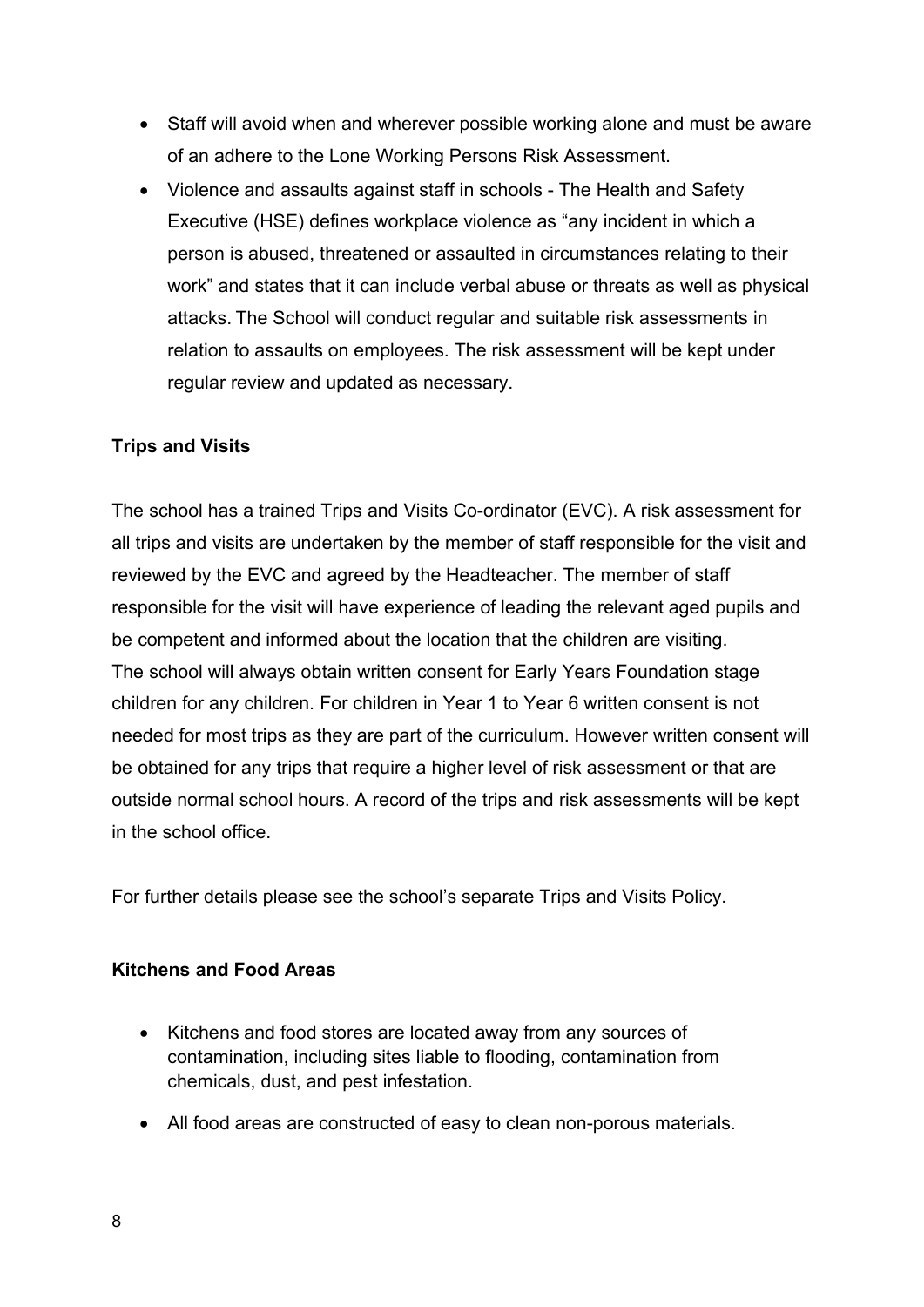- Walls and ceilings are made from materials that are easy to clean and also be non-flaking.
- Any shelves or racking are set on level ground and checked that they are structurally sound through a termly Health and Safety Audit.
- All food areas are designed to have a good workflow, with defined areas for preparation of raw and cooked foods, washing up, food storage, cleaning materials, staff rest areas and waste disposal.
- There is a separate sinks in place for hand washing, washing up and food preparation and suitable signs are in place to define usage. Hand wash sinks have liquid anti-bacterial soap and disposable paper hand towels.
- The kitchen staff ensure that they have sufficient catering equipment for storage, food preparation, cooking, serving, washing-up, cleaning and waste disposal. Any shortages of equipment must be notified to the Headteacher.
- All equipment will be thoroughly cleaned and checked for damage prior to use. All ovens are serviced by a registered contractor annually. Ideally ovens would be on castors or wheels so that they are easy to move for cleaning. Ovens and equipment that cannot be moved need to have a height of 250mm between the floor and base to allow for cleaning underneath. Ovens are situated in well ventilated spaces and are free from fire risks.
- The kitchen staff will ensure that they have sufficient fridge and freezer space for the volume of catering and storage of foods for the school. Where possible fridges will be positioned away from sources of high temperature, direct sunlight, be well ventilated and allow access for cleaning. Separate fridges and freezers are designated to store different foods; high-risk food are stored in a fan-operated fridge. All fridges and freezers will require thermometers to allow monitoring of temperatures.

## Kitchen Safety Equipment

All kitchens will have:

- A suitable first aid kit.
- $\bullet$  A clock.
- Adequate fire fighting equipment.
- Colour coded equipment, such as chopping boards.
- There should be at least 2 food temperature probes for raw and ready to eat food, with antiseptic wipes available.
- Kitchens and food preparation areas need to have adequate safety signs.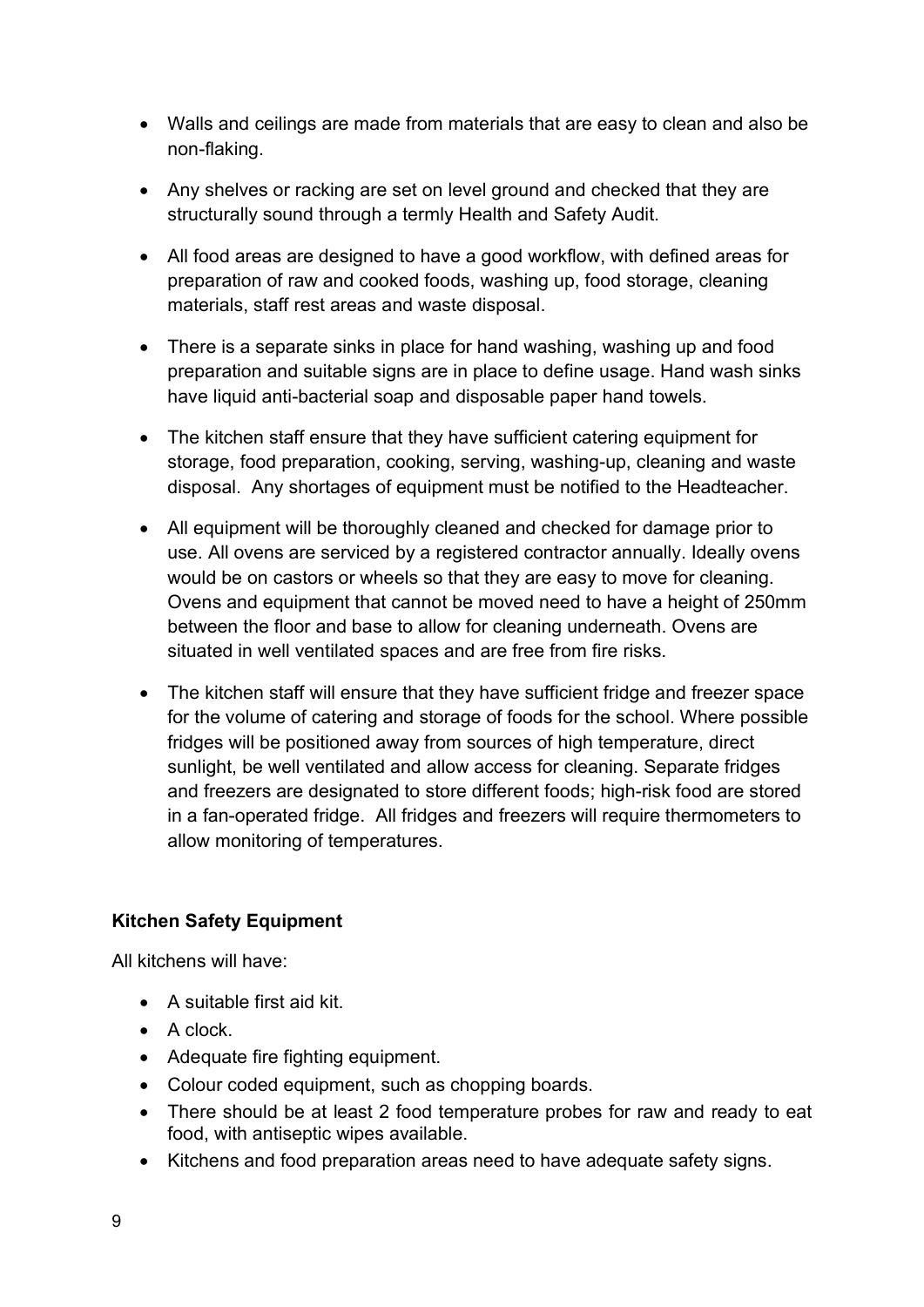## Chemicals and Waste

It is the school's responsibility to check if substances are hazardous to health from product labels. Before purchasing a product containing a hazardous substance the school will consider any alternative less harmful products.

## Control of Substances Hazardous to Health - COSHH

Products that are hazardous to health will have an orange warning symbol on it – corrosive, toxic, harmful, irritant, oxidizing, explosive or highly flammable. Products under the above categories are subject to the Control of Substances Hazardous to Health Regulations 1999 and needs to be stored accordingly. See the HSE website http://www.hse.gov.uk/coshh/index.htm for full details.

#### Safety Data Sheets

Suppliers of cleaning chemicals and products will supply safety data information sheets that outline the product make up, harmful effects and concentrations to be used. The school keeps a record of safety data sheets for all controlled substances used on site.

#### Asbestos

A separate school asbestos management plan located in the Headteachers office is in place which is reviewed annually.

#### Risk Assessment

Under the COSHH regulations it is essential that a risk assessment be made of substances that fall under it. The school will consider the quantities used, harmful effects, how it is stored, handled, used and transported, who may be affected and for how long.

#### Storage of Hazardous Substances

The school ensures that all hazardous substances are stored securely and away from food storage and preparation areas. Chemicals should be stored in original containers with labelled contents and must be kept in well-ventilated areas.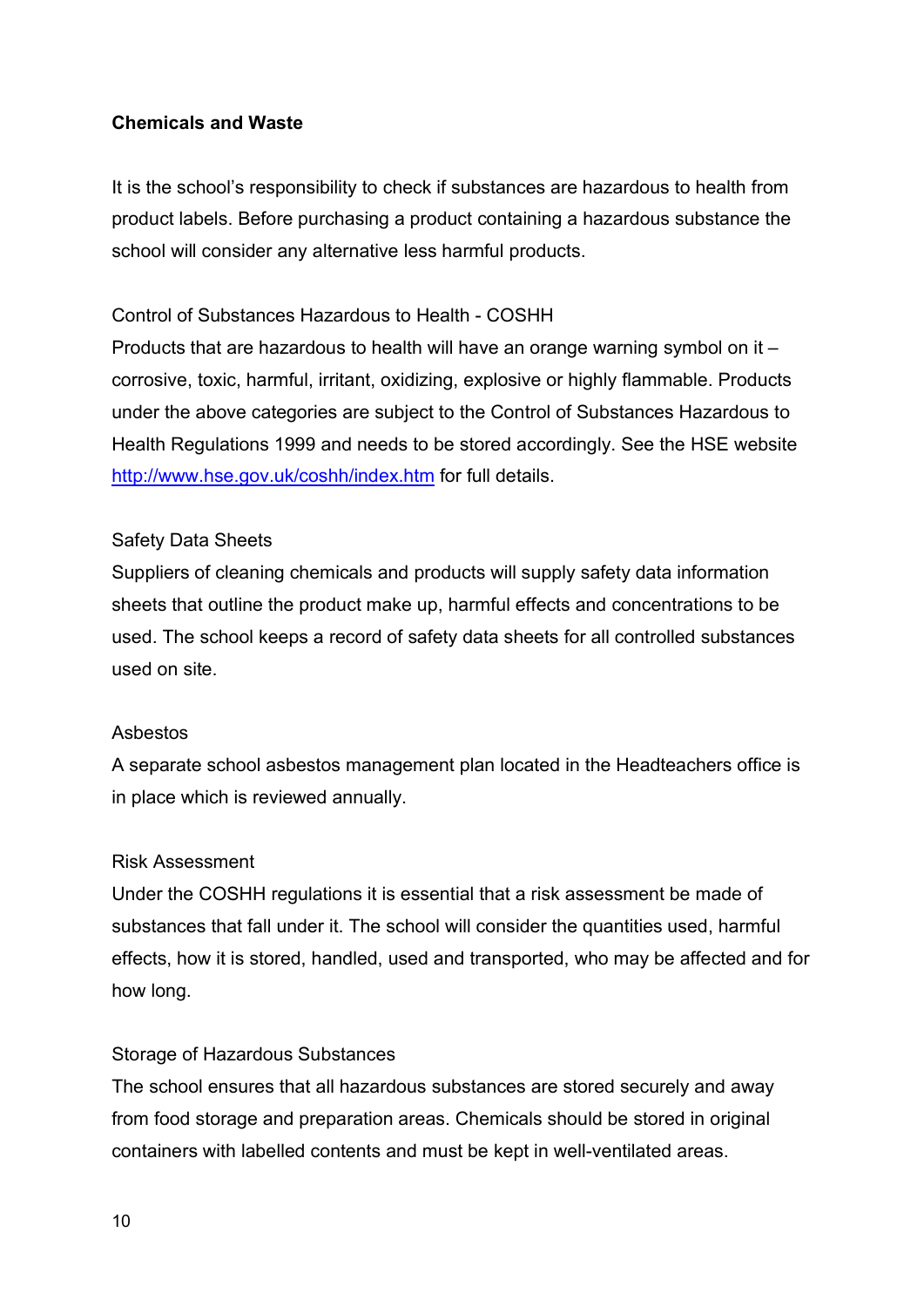## Staff Training

Once hazardous substances have been identified it will be the school's responsibility to train and inform staff of the dangers and safety advice for working with the substances. Staff will be trained to always follow manufacturer's advice. Staff will be trained to take responsibility to wear protective clothing when handling hazardous substances.

## Waste Disposal

Each class has a minimum of 1 rubbish bin placed in the classroom. The kitchen has at least one dedicated food waste bin. These bins are emptied after every meal or prior to overflowing. All bins must have a lid and have a bin liner. The waste holding area must be: Well away from the kitchen, emptied by the local council regularly and kept clean and tidy to prevent food pests.

## Security on Site

- Access to the school is monitored during school hours.
- Where public do have access to the school grounds there will be suitable signs and/or barriers identifying 'private grounds'.
- Security deterrents will be utilised where appropriate, CCTV camera systems warning signs with live and/or dummy cameras and security lighting.
- All staff have a responsibility for site security. Staff will appropriately approach any strangers on site and escort them either to the office or straight off site.
- All visitors to the site must report to the office and complete the visitor's book. Visitors are provided with the required Health and Safety information if necessary.

## Driving Company Vehicles

Only staff who can complete all the requirements outlined below may drive a company vehicle. All paperwork relating to company vehicles and drivers are kept in the office. This will contain the following:

- A copy of the Vehicle registration document.
- A copy of the MOT certificate.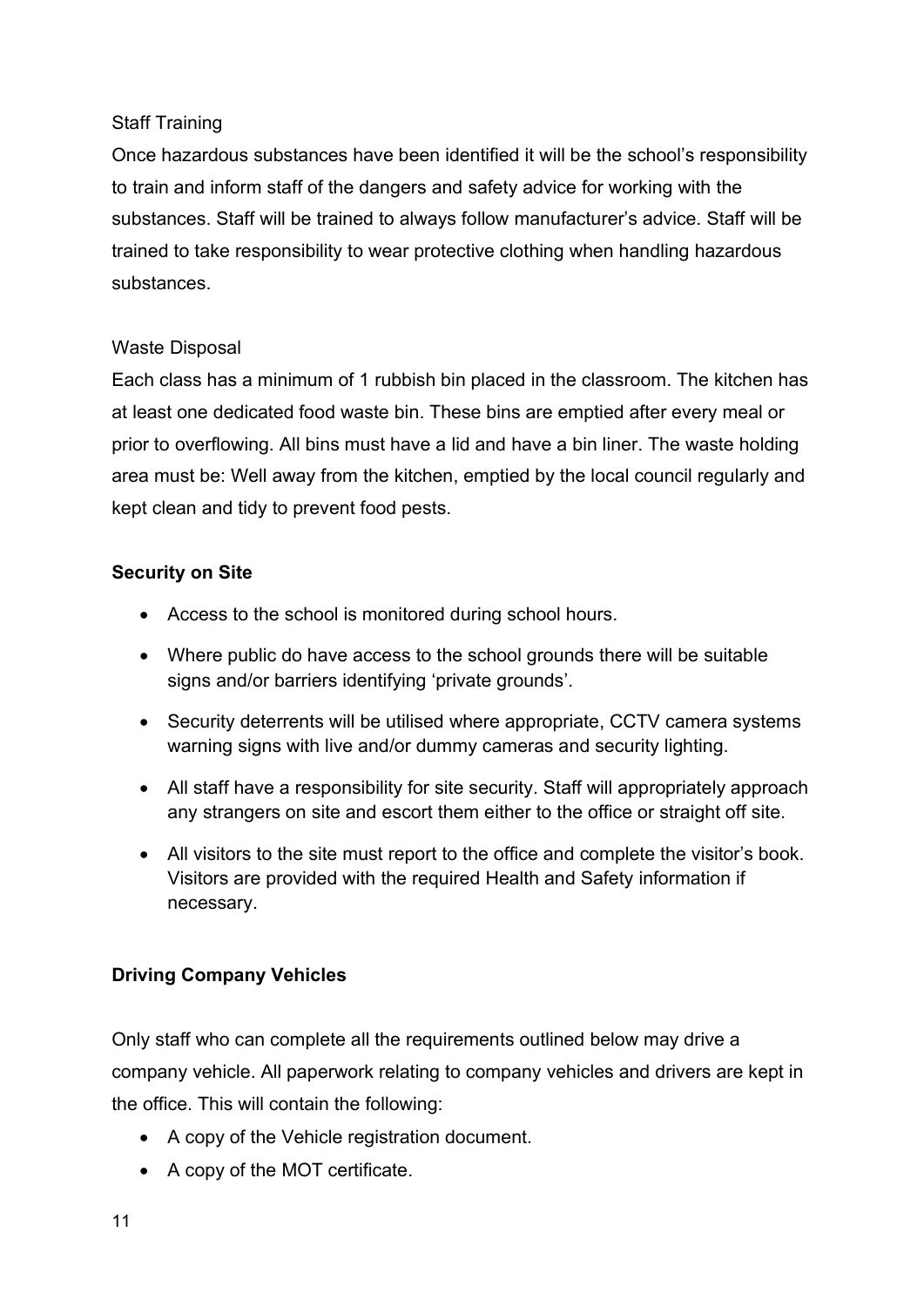- A copy of the current company insurance certificate.
- A company damage report form.
- An accident information guide.

The school will ensure that the drivers have the correct licence for the vehicle they intend to drive. The school will also ensure that:

- A full UK licence has been held for at least 12 months.
- If the driver does not hold a D1 endorsement he or she is only permitted to drive a registered 8-seater vehicle. If the driver has a D1 (hire and reward) endorsement they are allowed to drive a vehicle over 8 seats, but less than 17 seats.
- Drivers who passed their driving test on or after the 1 January 1997 can drive a vehicle (up to 8 passenger seats) with a trailer in either of the following situations.

The driver must ensure that:

- All the correct equipment is present in the vehicle before and after use.
- Any driving offence that occurs is the responsibility of the driver at the time.
- The driver is responsible for the safe boarding and disembarking of the passengers.
- In case of an accident, the driver will not admit any liability. Collect details of other vehicles involved and persons present. Report the incident to the Headteacher as soon as possible. If any damage is caused to the vehicle a vehicle damage/breakdown report must be completed (See Mini Bus Policy). This form will be returned to the office as soon as possible.
- No smoking is allowed in any of the company vehicles.
- All vehicles must be kept in a clean and tidy condition both inside and out.
- Ensure all seat belts are worn, and that passengers do not lean out of windows or stand up while the vehicle is in motion.
- Ensure only the correct numbers of persons are in the vehicle.
- The vehicle is stopped in a safe place if the behaviour/ actions of the passengers may be a risk to themselves or fellow passengers.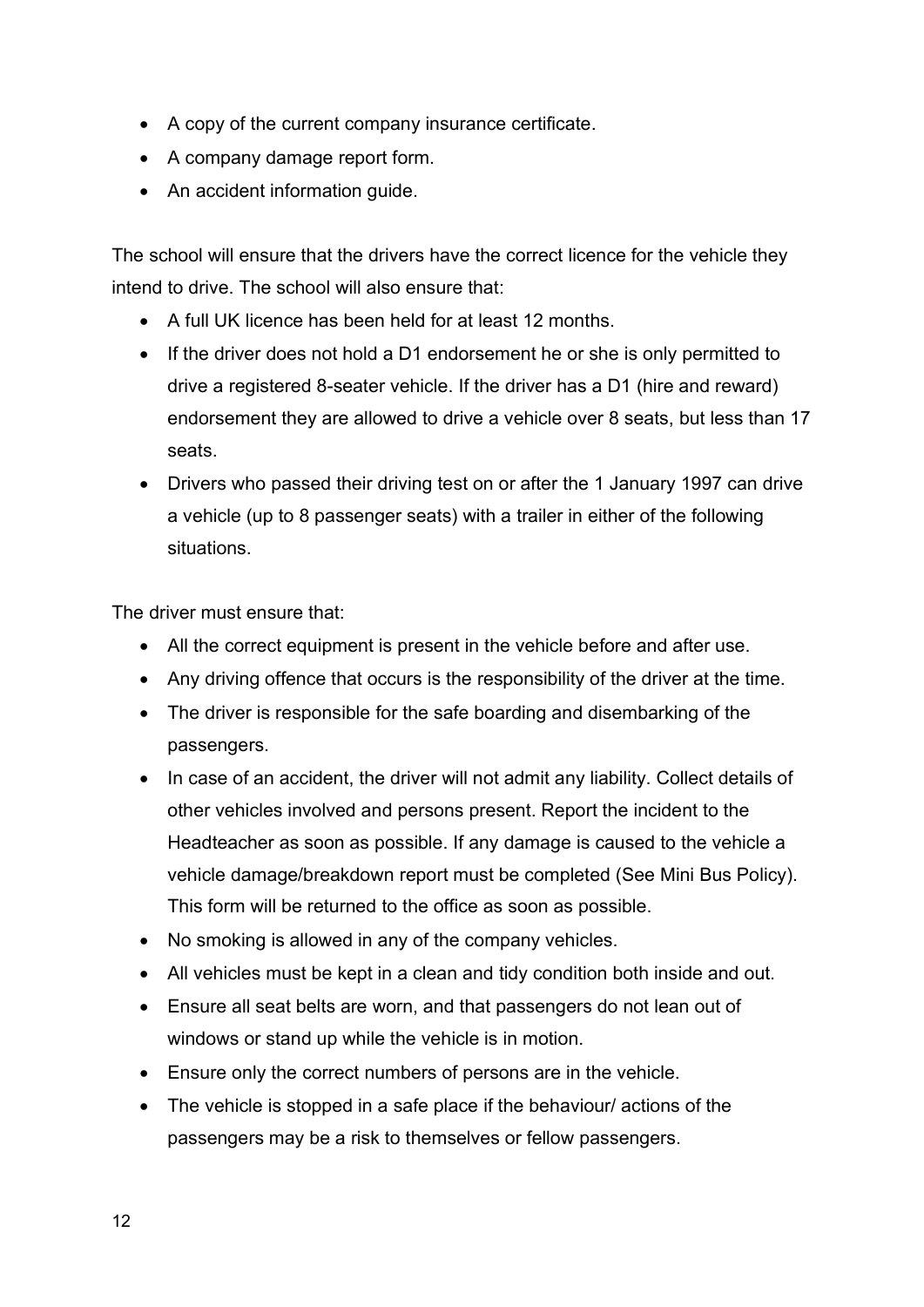• They have a 45-minute break every 4.5 hours of continuous driving, with an overall driving limit of 9 hours per day per driver.

The school will only use employed staff to drive the mini buses as they are all subject to yearly medical and safeguarding declarations.

For further details please see the school's separate Mini Bus Policy.

#### Vehicle Movement on site

The school ensures that, where needed, signage is in place to designate speed limits and parking facilities. Parking arrangements are specified to staff and there are parking bays which may be designated for use by contractors and visitors who are able bodied and disabled. Staff bringing vehicles on site park in the car park area located near to the multi purpose hall.

Regular reminders are issued to parents about safe traffic movement on site at dropoff and pick-up times via the weekly newsletter.

#### **Deliveries**

Wherever possible, deliveries are organised to take place at times when pupils are not on site, such as before the start of the school day. Deliveries should be arranged in advance wherever possible. Where it is essential that a delivery takes place during the normal working day, drivers will be required to seek permission via the school office to drive onto the school premises. They are only to go directly to the kitchen for catering deliveries. Their arrival and departure will be supervised by a member of administration or catering staff, as appropriate.

#### Parents and Visitors bringing vehicles on site

Parents' and visitors' vehicles may park only in specifically agreed areas to the front of the building.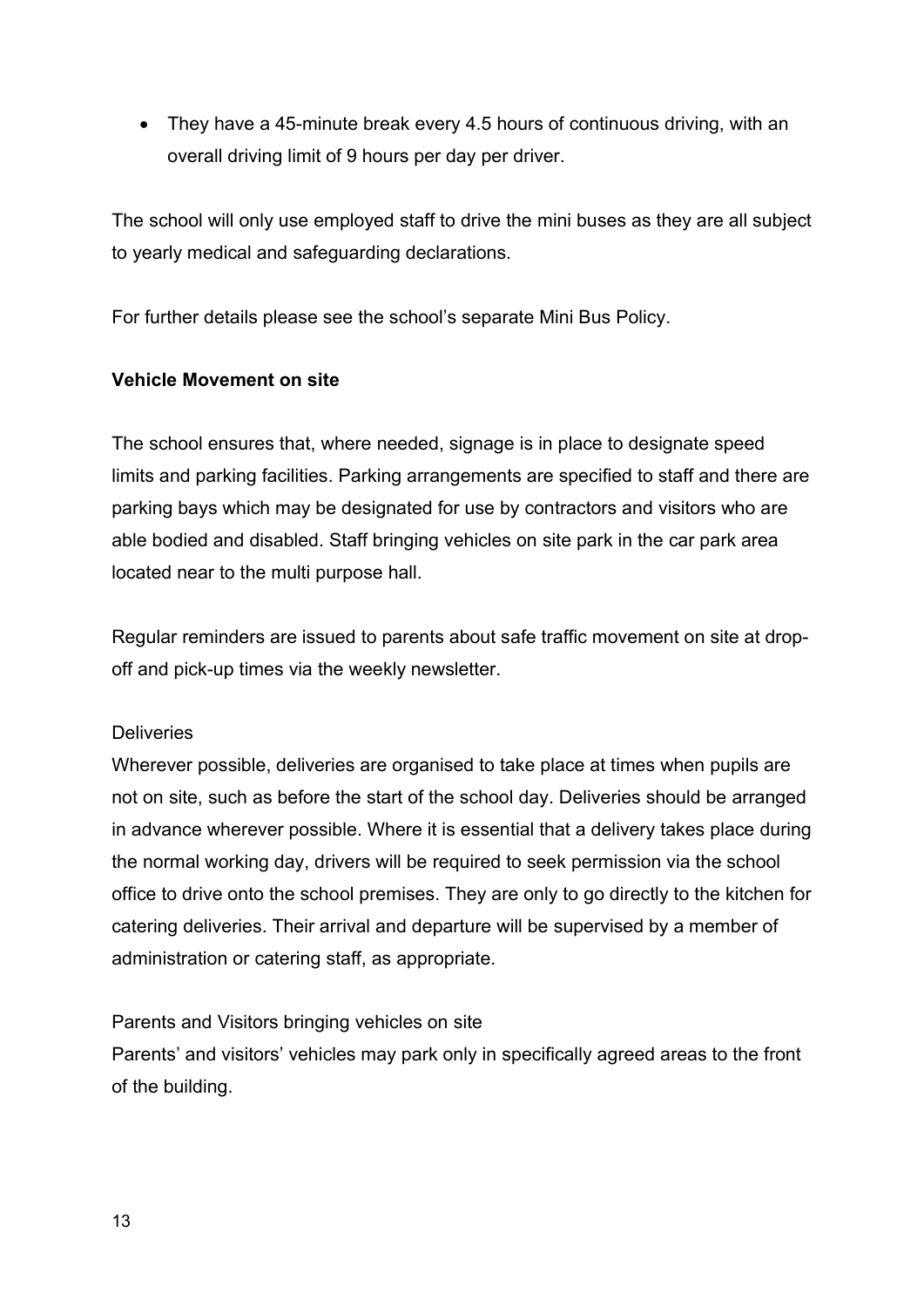## School Tractor Mower

It is inevitable that the tractor mower will need to move around the site during school hours. When moving across the site at times when pupils are in school, great care is to be taken and speed limit observed.

## Fire Safety

#### Requirements for equipment

The fire alarm around the school is designed to be audible throughout all the buildings and near grounds. Other instruments may be placed in areas recommended by the Fire Safety Inspector, for example: An audible fire alarm system, water extinguishers, powder extinguisher, Co2 extinguishers, fire blanket and a fire procedure notice in every room.

Firefighting equipment checks are carried out monthly and recorded in the Fire Safety File. The checks involve a visual check of all fire doors extinguishers and the condition of fire blankets, emergency lighting and call points. Further information can be found in the school's Fire Safety Policy.

Action to be taken in the event of a fire.

Each classroom and area has its own evacuation procedures located in an easy to view area. All staff should be aware of where these are located. After a fire evacuation has taken place:

- A full roll call of all the persons in the building is done by means of the staff register and visitor book.
- All guests should be accompanied, if possible, at all times so they may be taken to safety in the event of the alarm sounding.
- Trained Fire Marshall will complete a check of their allocated area and the Headteacher or senior member of staff will inform the staff when it is safe to return to the building.
- Fire drills will be laid out in accordance with the school Fire Safety Policy.

For further details please see the school's separate Fire Safety Policy.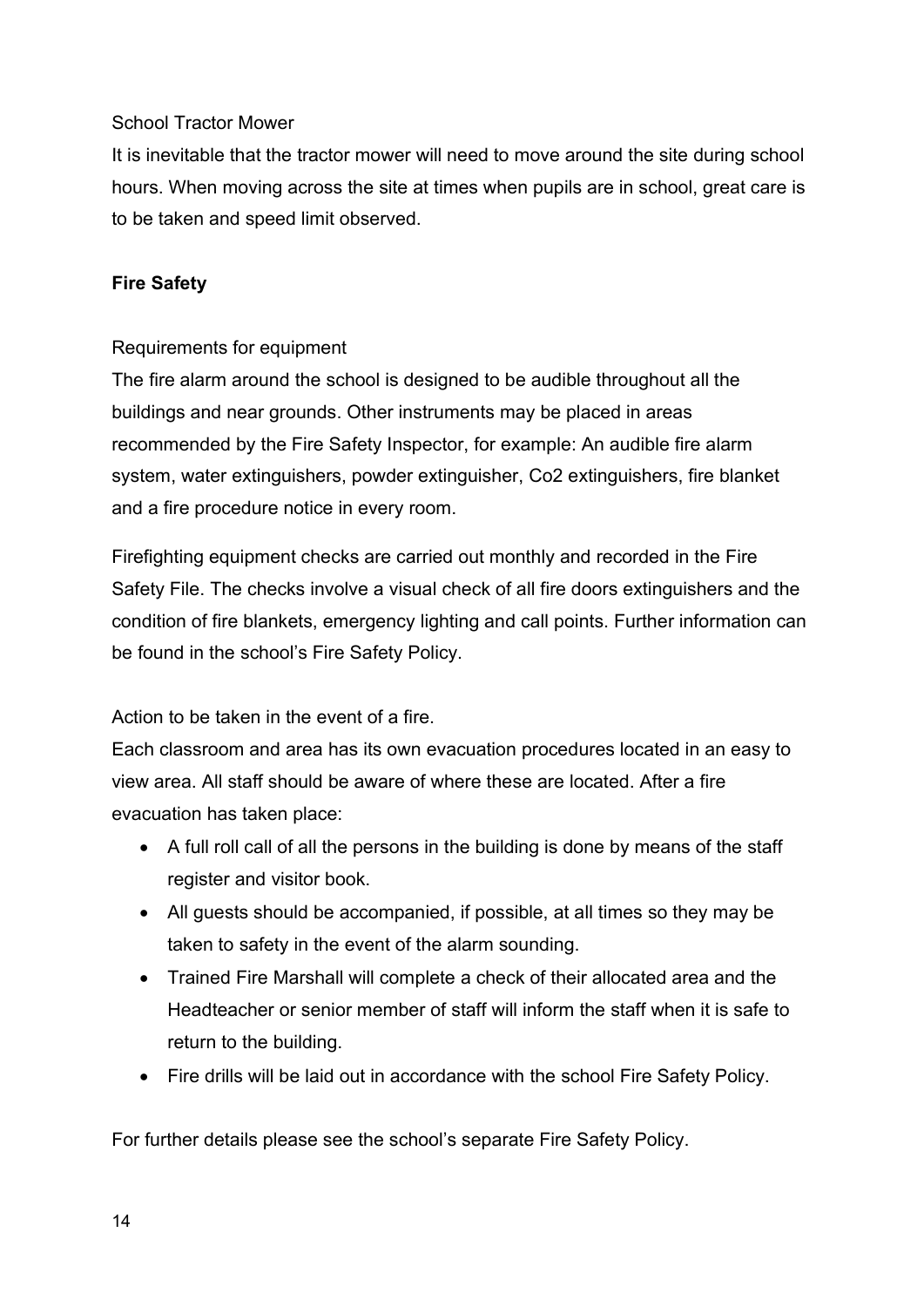## Sickness, Injury and Care

All employees must report any cases of pupil illness, diarrhoea, nausea, high temperature or skin rash to the school secretary who will then ring a parent and/or inform the Headteacher. If any staff have or suspect they have an infectious illness they must not be allowed to work and should be quarantined from other employees, clients and food areas until passed fit to work by a doctor.

If a member of staff or pupil becomes ill or is injured during work or during school times, the parent (for pupils) or next of kin (for staff) will be asked to collect or, if necessary, an ambulance will be called. The details of any accidents or injuries will be recorded on an accident form and where relevant a RIDDOR form and submitted to the http://www.hse.gov.uk/riddor/report.htm

All accidents and illnesses that occur during work time and require medical treatment at a hospital, require a RIDDOR form to be filled in.

When cleaning up or administering care the points below should be followed:

- Wear disposable gloves.
- Cover any open wound or grazes.
- Use disposable paper towels or cloths, disinfectant (effective against bacteria and viruses) and hot water for cleaning up body fluids.
- All materials and substances must be placed in a sealed plastic bag and then disposed of appropriately in the main rubbish collection area.
- On a half term basis all first aid kits must be checked and re-equipped where necessary. Unless they are used, under these circumstances the box should be returned to the office for checking.

For further details please see the school's separate First Aid Policy.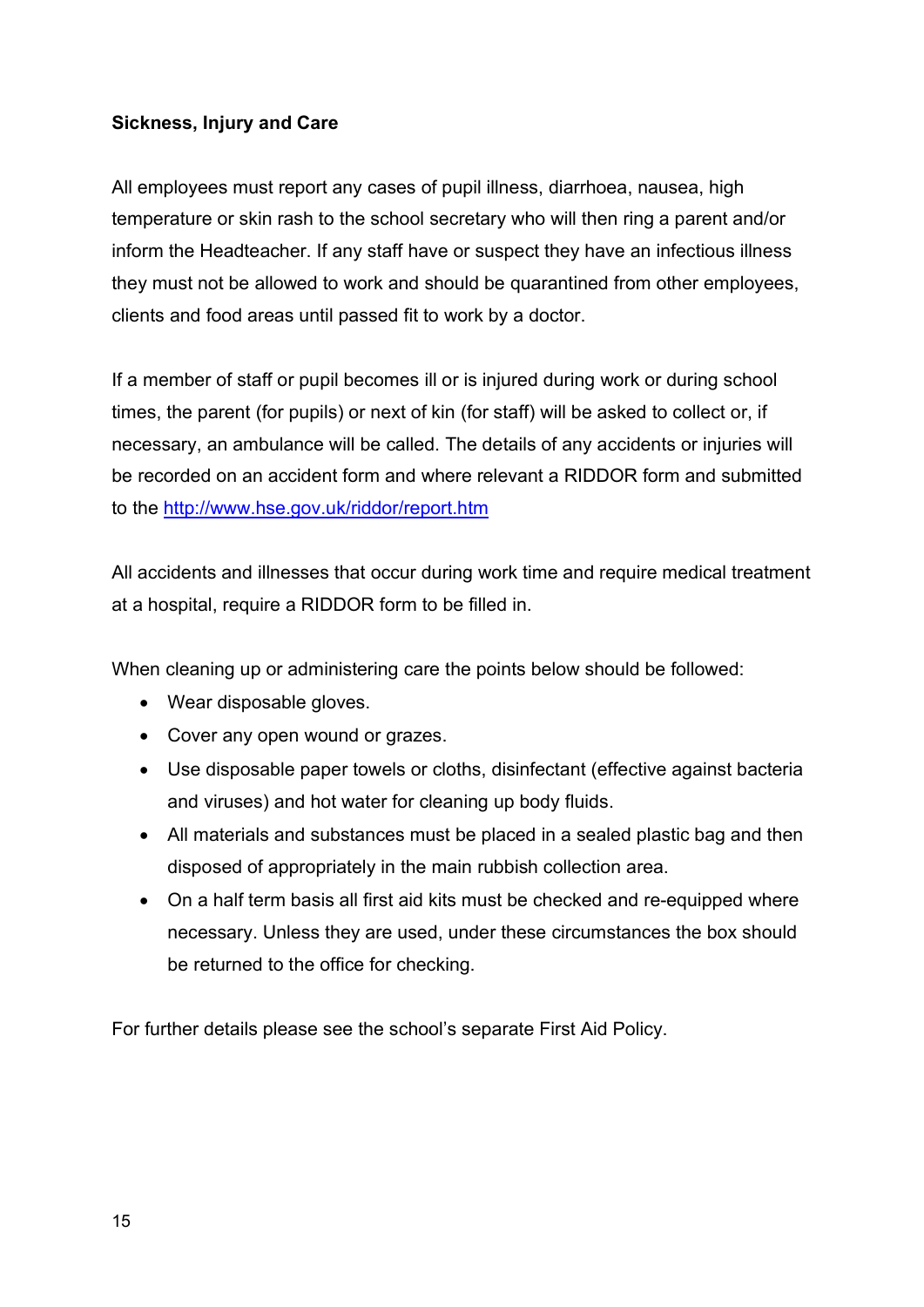#### Risk Assessment

The Management of Health & Safety at Work Regulations 1999 covers the outline requirements for the management of health & safety. The Health and Safety Coordinator and Headteacher will assess the risks to the health and safety of all staff, pupils and of anyone else that may be affected by the work activity. Risk Assessments will be reviewed and evaluated annually against the latest Health and Safety Regulations and best practice. Samples of Risk Assessments will then be monitored by the Governor responsible for Health and Safety. Risk Assessment training will be given to staff during INSET days in regard to Trips and Visits in collaboration with the Trips and Visits Co-ordinator and Classroom Safety Management using the Health and safety checklist for classrooms (hse.gov.uk) .

The clear identification of all foreseeable risks will enable the necessary preventative and protective measures to be implemented. High risk areas such as the school grounds, boundaries, storage of hazardous substances and areas of public access will be evaluated yearly.

The Nursery Manager and Health and Safety Co-ordinator will work together to complete all specific risk assessments required for the nursery setting.

The school will ensure that all those staff members who carry out risk assessments will be competent to do so where appropriate. When a decision on the suitable risk controls is made the risk assessment will be recorded and copies made available to all staff that require them. Where it is identified as being necessary, additional training or information will be provided for any staff member. Whilst undertaking Risk Assessments consideration will be given to Safeguarding and Supervision arrangements. Where appropriate consideration will be given to any wellbeing, metal health or welfare issues.

It is the school's policy that all employees, regardless of their experience and qualifications, are assessed before being authorised to carry out a specific job, i.e. drive, use maintenance equipment, serve food etc. This is to ensure that all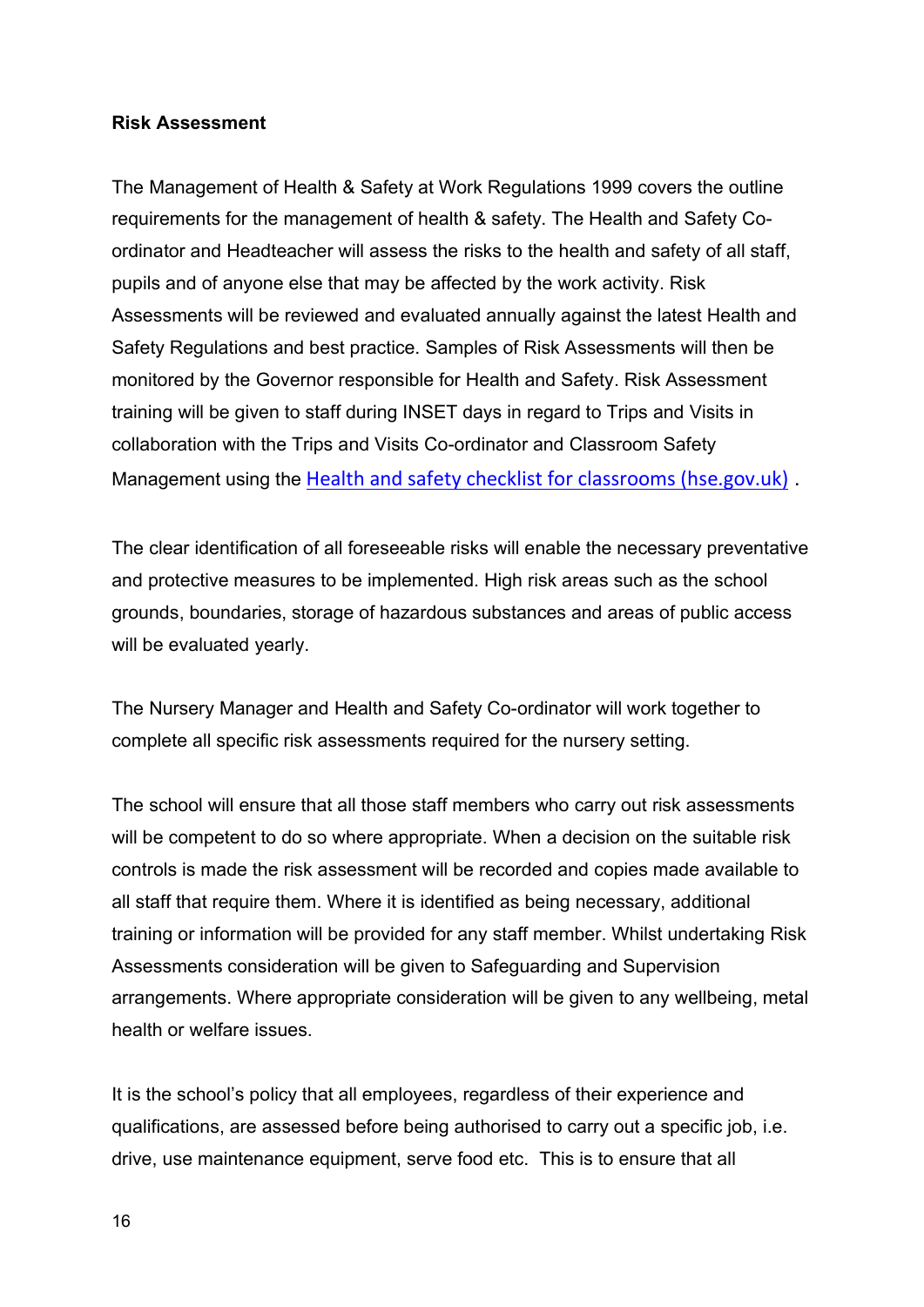employees are aware of the schools operating procedures, risk assessment and safety standards. The member of staff who will assess the employee will be the person who is, by merit of their job title, responsible for that particular area. It is the Headteacher's responsibility to oversee all of the staff assessments.

Step 1 - All employees must be trained in all the areas that the individual employee is required to work in.

Step 2 - All employees need to provide the following in order to complete their assessment:

- The minimum qualification requirement (where applicable).
- A performance demonstration of technical skills.
- Supporting knowledge of the task demonstrated.

Step 3 - If an employee fails to complete any part of their assessment, they may be given further training and be reassessed at any time.

Step 4 - The results of this process will determine whether the employee is able to work in the relevant area. The outcome must be recorded in their "personnel record". All employees must sign as a declaration that they are aware of the responsibilities associated with carrying out the required duties. All completed written paperwork must be kept in the employee's personnel file.

If an employee fails to pass any of the above they will not be allowed to perform that specific job.

For further details please see the school's separate Risk Assessment Policy.

## Control of Substances Hazardous to Health (COSHH)

Regulations that cover the control and the safe use of all materials, chemicals and substances, are covered by The Control of Substances Hazardous to Health Regulations (COSHH). The Headteacher and Health and Safety Co-ordinator will ensure the arrangements below are followed:

 An inventory of all hazardous substances on site is kept and updated regularly.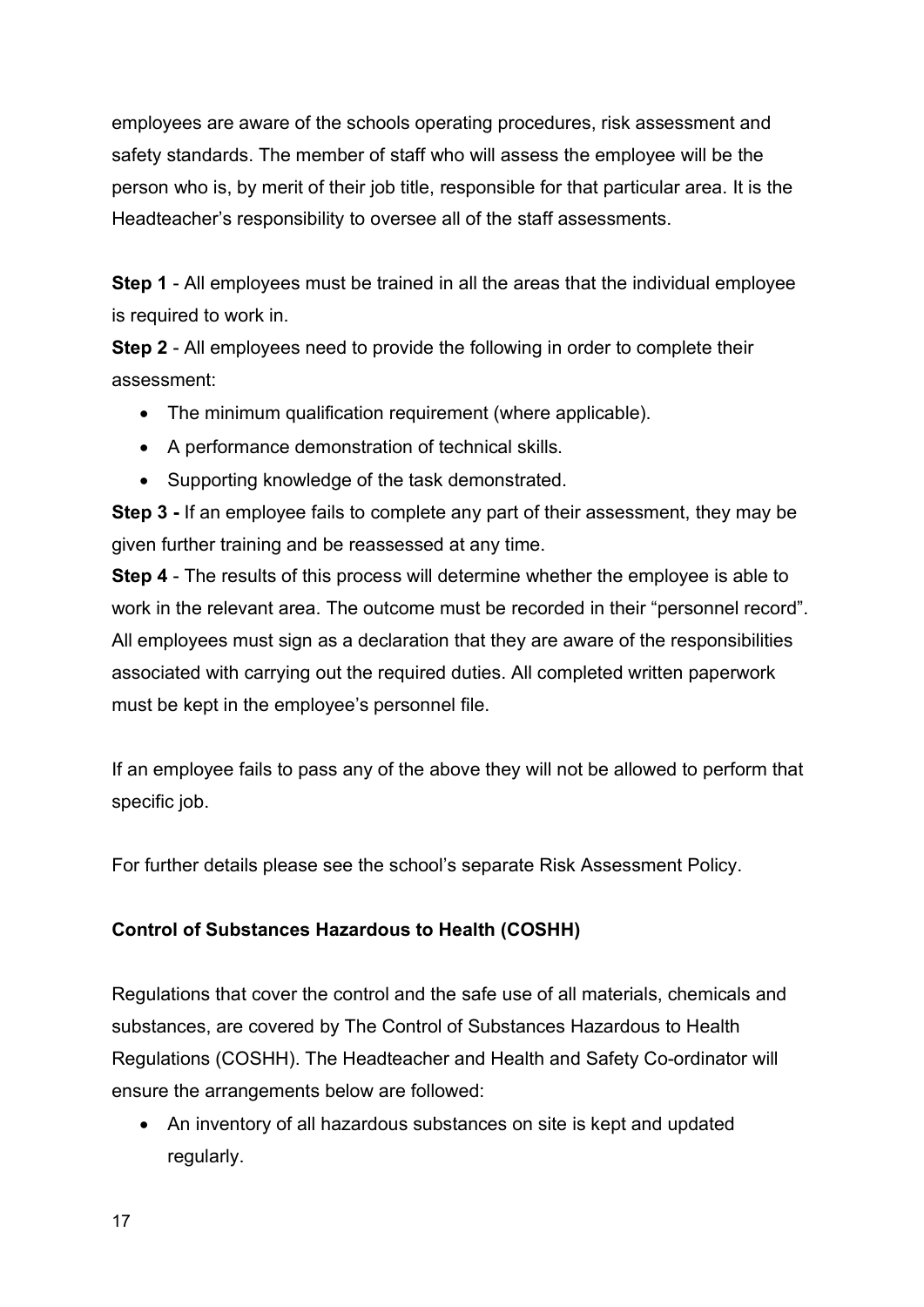- Wherever possible non-hazardous substances are used and if this is not possible the least harmful substance is used.
- A COSHH risk assessment will be completed for all hazardous substances used and shared with relevant staff.
- Wherever possible exposure to hazardous substances is prevented, where exposure cannot be prevented, a risk assessment will be carried out and control measures implemented.
- Where identified as part of the risk assessment, appropriate Personal Protective Equipment (PPE) will be provided to staff.
- Any need for exposure monitoring or health surveillance will be carried out.
- Sufficient information, instruction and training is given to staff to ensure full understanding of the hazards to health posed by substances in the workplace, and the importance of control measures provided.
- Training records are maintained for those who receive training.
- Information will also be given to others who may be affected, such as contractors, temporary staff and visitors.
- Only substances purchased through the school can be used on site.
- Substances are stored correctly and those that are no longer used disposed of properly.
- COSHH risk assessments are monitored regularly and reviewed annually.

## Moving and Handling

The school will ensure that the legislation surrounding the moving and handling of both persons and inanimate objects are fully complied with. The Headteacher and Health and Safety Co-ordinator will ensure the arrangements below are followed:

- Moving and handling is avoided whenever possible.
- If it cannot be avoided, moving and handling is properly planned, is risk assessed as appropriate, is carried out by competent staff and carried out in a manner which is, so far as is reasonably practicable and safe.
- Those undertaking specific moving and handling tasks have received appropriate training or instruction and training records are maintained. A guidance for staff on the appropriate loads an individual can be seen in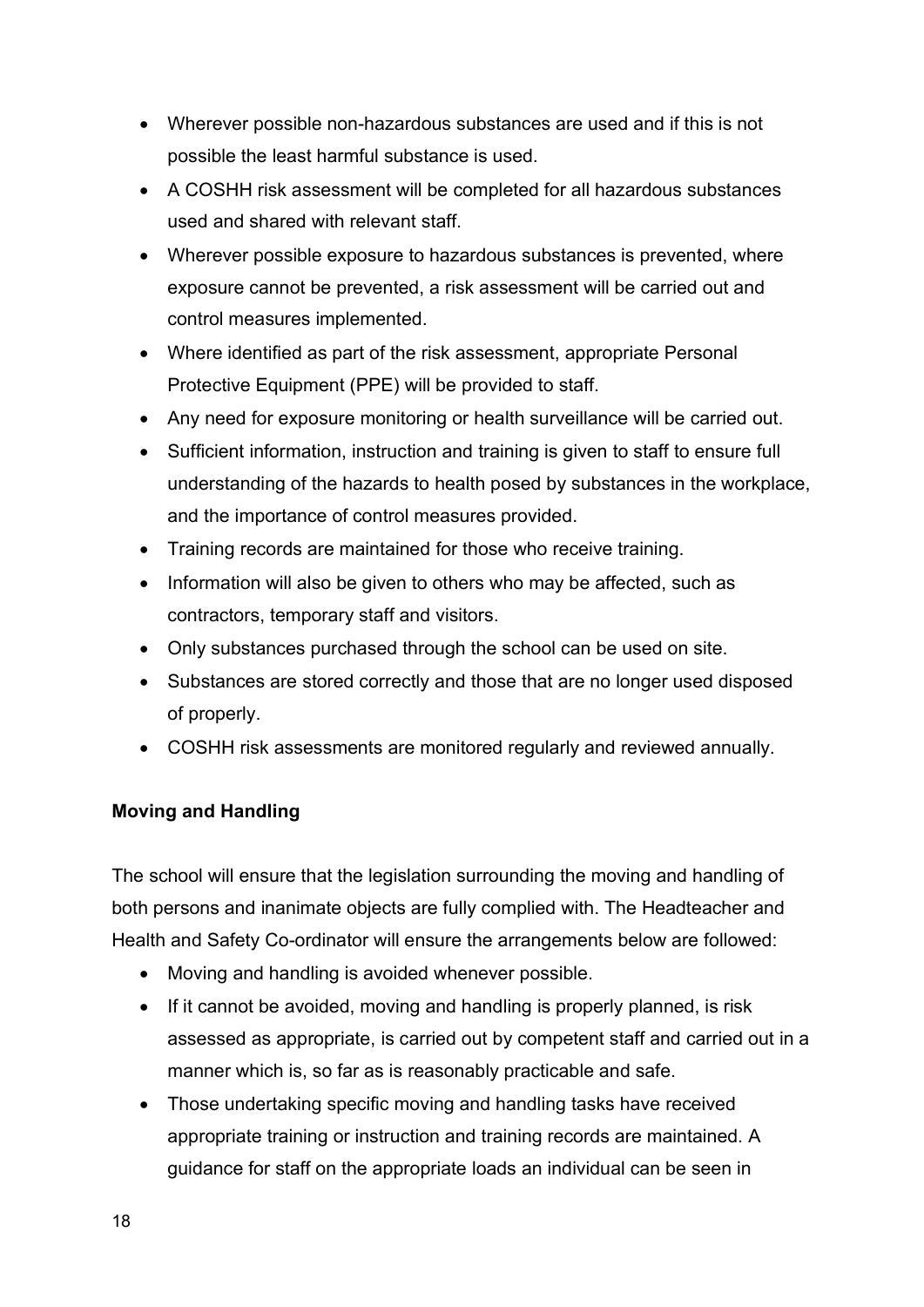Appendix 2. Manual handling is set at 10kg at waist height and 3-5Kgs below or above waist height.

- Any equipment provided to assist with moving and handling tasks is maintained and serviced in accordance with statutory requirements.
- Any defective equipment is taken out of use until it is repaired or is replaced.
- An individual risk assessment will be completed for all new or expectant mothers and staff with identified medical conditions that may be affected by undertaking moving and handling tasks; these may result in some moving and handling task being restricted.
- Any accidents resulting from manual handling operations will be investigated to identify root causes and implement additional controls as required.

## Working at Heights

The school uses a variety of access equipment for working at height tasks, ranging from one step folding stool and 2 step step ladders for short low risk access such as the putting up of a poster, step ladders for short duration works and mobile cherry picker for more complex tasks.

The school will ensure that the legislation surrounding working at height, as detailed in the Working at Height Regulations are fully complied with, in particular:

Work at height is avoided whenever possible. The school operates a two step policy when working at heights.

If working at height cannot be avoided, the task is properly planned, suitably risk assessed, is carried out by competent staff and carried out in a manner which is, so far as is reasonably practicable, safe. Those undertaking work at height have received appropriate instruction or training and training records are maintained.

All access equipment (ladders and step ladders) is identified, suitable for the task and inspected regularly using the checklist seen in Appendix 3, at least annually.

Equipment not displaying the correct inspection label for the year or labelled defective is not used.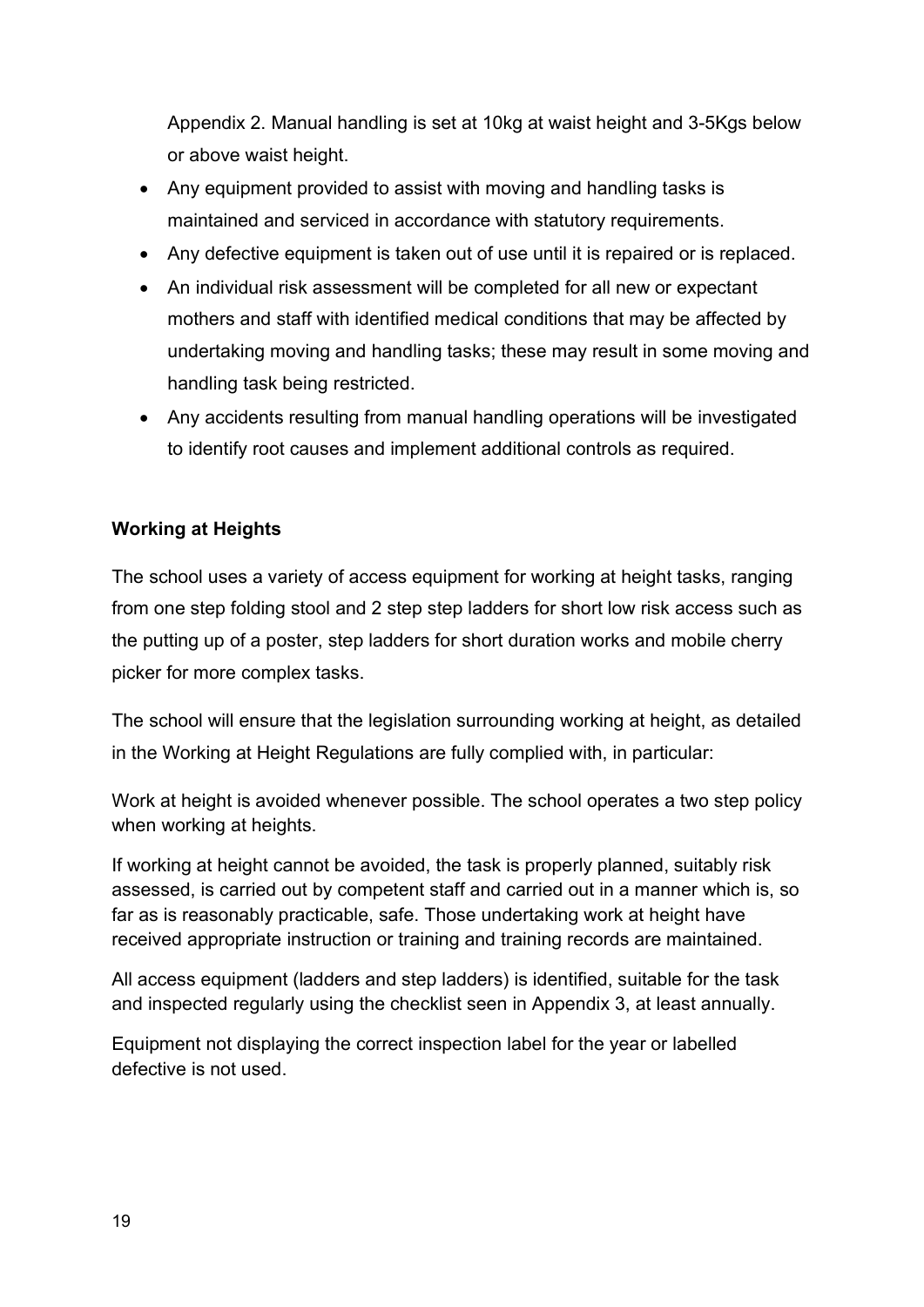## Water Management (Control of Legionnaire's disease)

The school will ensure that the legislation surrounding water management as detailed in the COSHH Regulations and Approved Code of Practice L8 are fully complied with, in particular:

The Headteacher will ensure that competent persons are engaged to manage the water system and control the spread of legionella bacteria. These persons will be the Health and Safety Co-ordinator and a specialist external contractor who will a monitor the schools water system on a monthly basis.

The school will ensure a suitable and sufficient assessment is carried out to identify and assess the risk of exposure to legionella bacteria from work activities and the water systems on the premises and any necessary precautionary measures.

The assessment will include identification and evaluation of potential sources of risk and the particular means by which exposure to legionella is to be prevented; or if prevention is not reasonably practicable, the particular means by which the risk from exposure to legionella bacteria is controlled.

The risk assessment will be reviewed at least every 3 years and/or when the situation changes or if for any other reason it is believed that the original assessment may no longer be valid.

Where the risk assessment shows that there is a reasonably foreseeable risk and this cannot be totally eliminated, there will be a written scheme for controlling the risk from exposure. This scheme will specify measures to be taken to ensure that it remains effective.

## Hot Work permit

This procedure is necessary to ensure that fires or injury are prevented during and after any 'Hot Work', which includes welding and cutting, brazing, use of blow lamps, soldering equipment, bitumen boilers and any other equipment which produces heat, sparks or naked flames.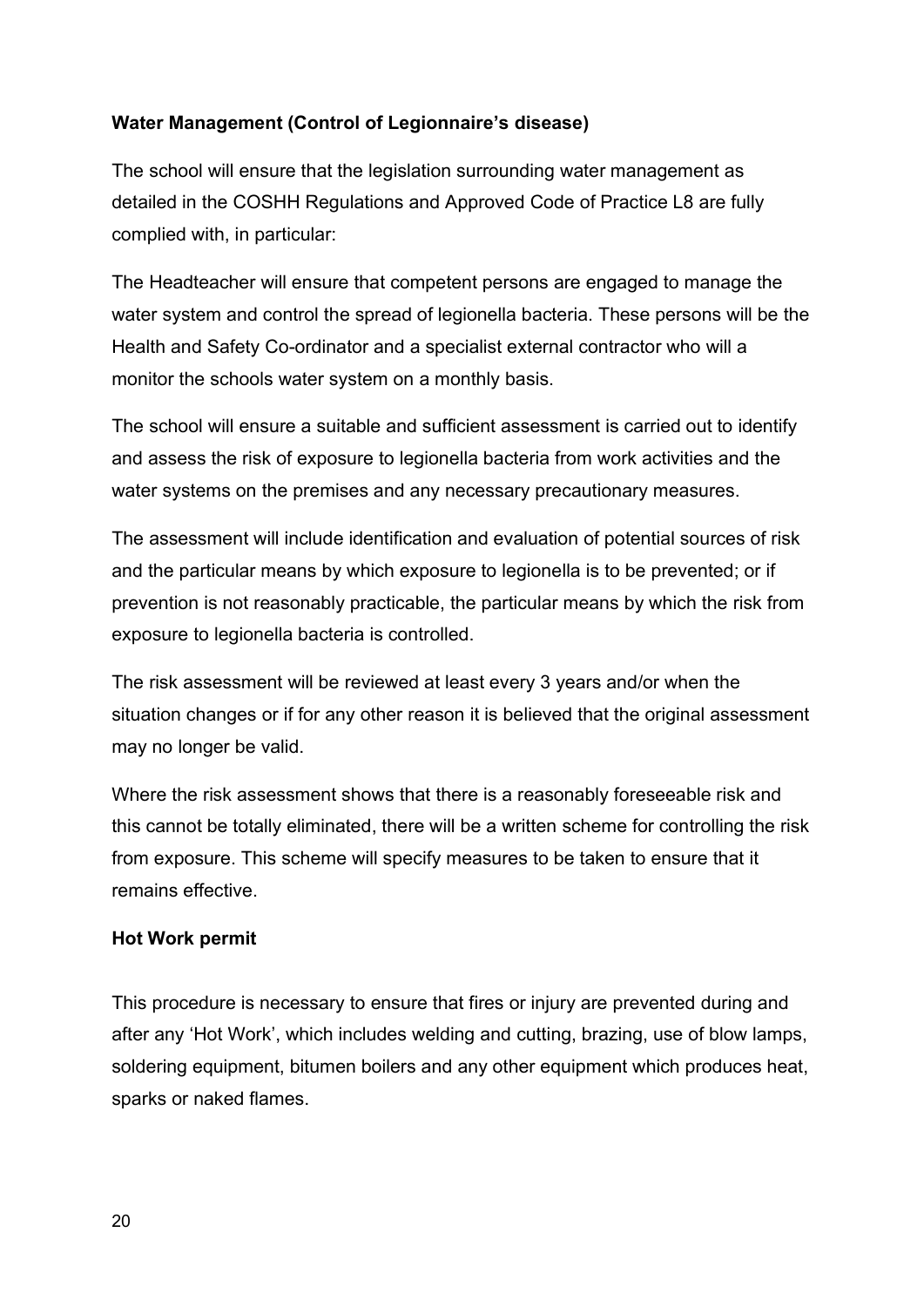A permit-to-work system for hot work ensures that hot work does not start before the person responsible for health and safety has granted formal permission. The permit (Appendix 4) is valid for a limited period covering the estimated time-span of the hot work to be undertaken.

The permit ensures that:

- The area is made as safe as possible before the work begins.
- Precautions are taken while the work is being undertaken.
- The area is thoroughly checked afterwards on completion of the work.

The person responsible for the work being carried out will ensure that the contractor carrying out the hot works has completed an On Site Risk Assessment prior to commencement of the hot works, ensuring that contractors' Method Statements are produced and for ensuring that all parties involved are aware of their roles and responsibilities with regard to the process. The period between the risk assessment and the hot works should be kept to a minimum. If circumstances on site change, or the period between the two is prolonged, a new risk assessment should be produced.

## Stress Management

The school acknowledges that there are many factors both work related and personal that may contribute to staff ill health including stress.

The school will follow the principles of the **HSE guidance** Work related stress and how to manage it. The following arrangements are in place to locally manage staff health issues:

- Employees are advised that it is their responsibility to inform the Headteacher or another member of the senior leadership team, of any ill health issues
- An appropriate senior member of staff will meet and discuss the ill health issues with the employee and consider what actions could be taken to support the staff member and where appropriate assist in reducing stress levels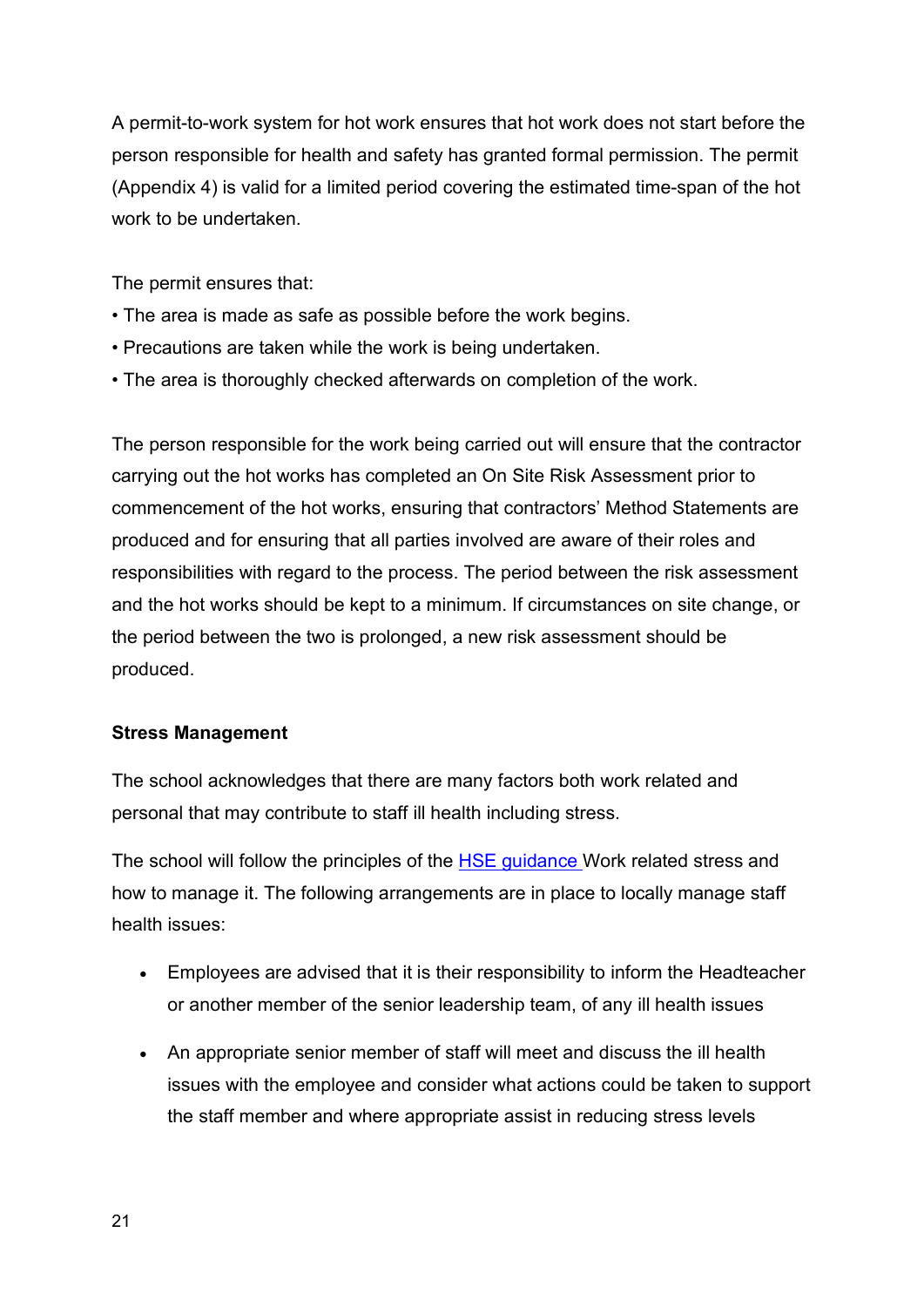- The member of staff will be offered a referral to an occupational health professional for advice and support, e.g. counselling, etc.
- The member of staff will be advised that support can also be provided through their trade union
- A series of regular review meetings will be scheduled to monitor ill health and stress levels where they have been identified.
- If it is identified that there is a high occurrence of staff ill health or stress within the school, the Headteacher will actively seek support to undertake a holistic assessment to identify what the possible root cause may be and implement a plan to improve the situation.

#### Linked policies:

Fire Policy, First-Aid Policy, Mini Bus Policy, Risk Assessment Policy, Trips and Visits Policy, Safeguarding Policy

Reference to guidance:

Reference to Health and Safety: responsibilities and duties for schools

(2018) [non-statutory advice]

Health & Safety on Educational Visits (DfE 2018)

HSE: Sensible health & safety management in schools

Driving school minibuses (DfE 2013)

HSE: Work Experience guidance

Managing Asbestos in your school (DfE October 2020) non-statutory advice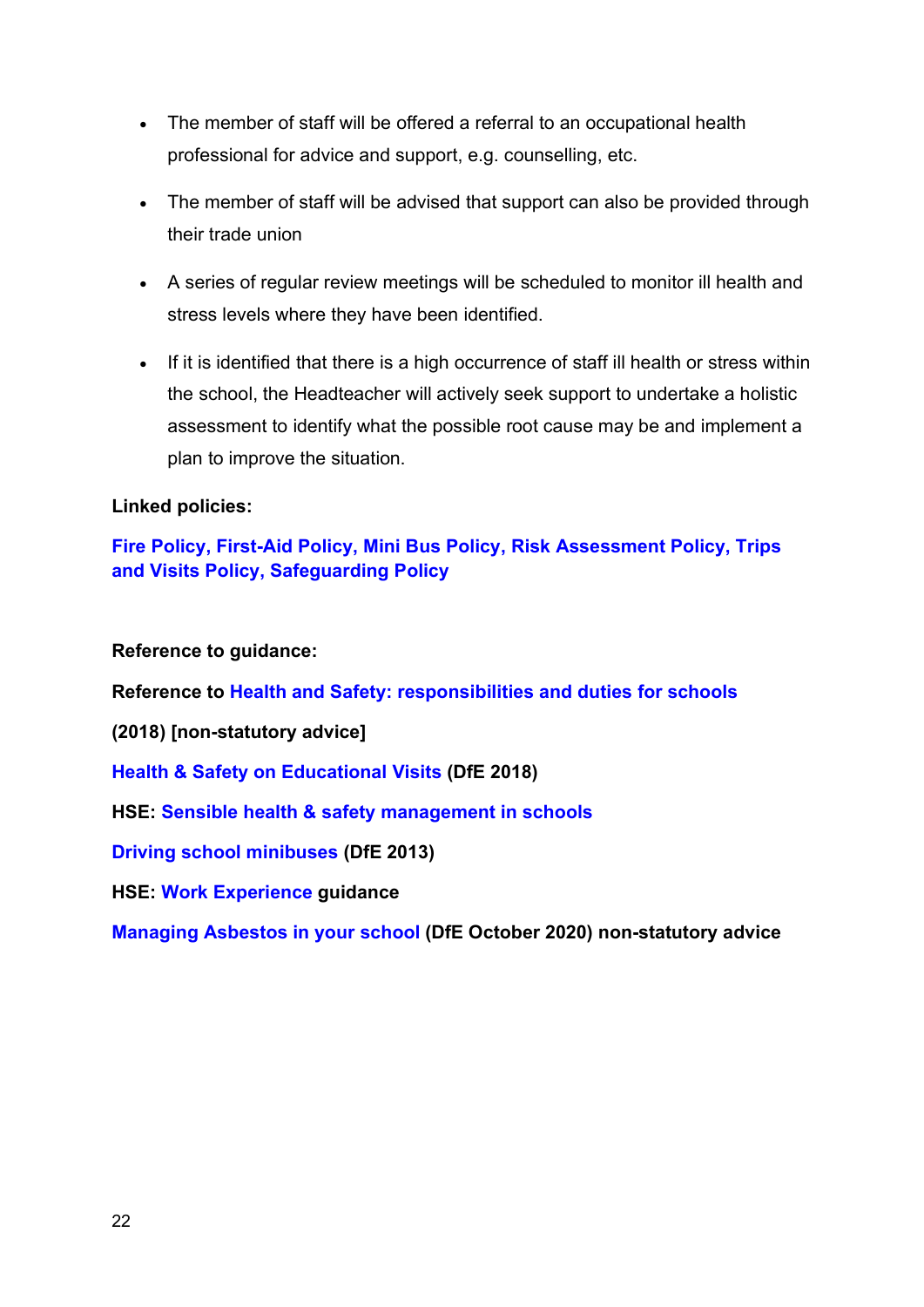## Appendix 1

Vehicle damage report sheet

This form will be completed for any type of damage/breakdown caused to the vehicle either inside or out regardless of the severity of the damage.

The person completing this form should be either the driver of the vehicle at the time of the incident, or a member of staff nominated to do so by the headteacher.

| School:                                  | <b>Ghyll Royd</b>                                     |  |           |                       | Date:           |                  |
|------------------------------------------|-------------------------------------------------------|--|-----------|-----------------------|-----------------|------------------|
| Vehicle registration                     |                                                       |  |           |                       |                 |                  |
| Type of<br>damage                        | <b>Mechanical</b>                                     |  | Yes / No  |                       | <b>Bodywork</b> | Yes / No         |
| Details of damage:                       |                                                       |  |           |                       |                 |                  |
|                                          |                                                       |  |           |                       |                 |                  |
|                                          |                                                       |  |           |                       |                 |                  |
|                                          | What was vehicle being used for at the                |  |           |                       |                 |                  |
| time the damage occurred?                |                                                       |  |           |                       |                 |                  |
|                                          |                                                       |  |           |                       |                 |                  |
| Name of                                  |                                                       |  |           | Was any other vehicle |                 |                  |
| driver                                   |                                                       |  | involved? |                       |                 | Yes / No         |
|                                          | Has an insurance form been filled in?                 |  |           |                       |                 | Yes / No         |
|                                          | Provide a brief description of how damage was caused. |  |           |                       |                 |                  |
|                                          |                                                       |  |           |                       |                 |                  |
|                                          |                                                       |  |           |                       |                 |                  |
|                                          | Were there any witnesses? (Give names)                |  |           |                       |                 |                  |
|                                          |                                                       |  |           |                       |                 |                  |
|                                          |                                                       |  |           |                       |                 |                  |
|                                          | Have any repairs been carried out?                    |  |           |                       |                 | Yes<br><b>No</b> |
| If yes, by whom?                         |                                                       |  |           |                       |                 |                  |
|                                          | Are these repairs temporary?                          |  |           |                       |                 | Yes / No         |
| What is the cost of any repairs to date? |                                                       |  |           |                       |                 |                  |
|                                          |                                                       |  |           |                       |                 |                  |
| Are any more repairs required?           |                                                       |  |           |                       |                 | No<br>Yes $/$    |
| repairs?                                 | If yes, what's the estimated cost of these            |  |           |                       |                 |                  |
| head teachers                            |                                                       |  |           |                       |                 |                  |
| signature                                |                                                       |  |           |                       | Date            |                  |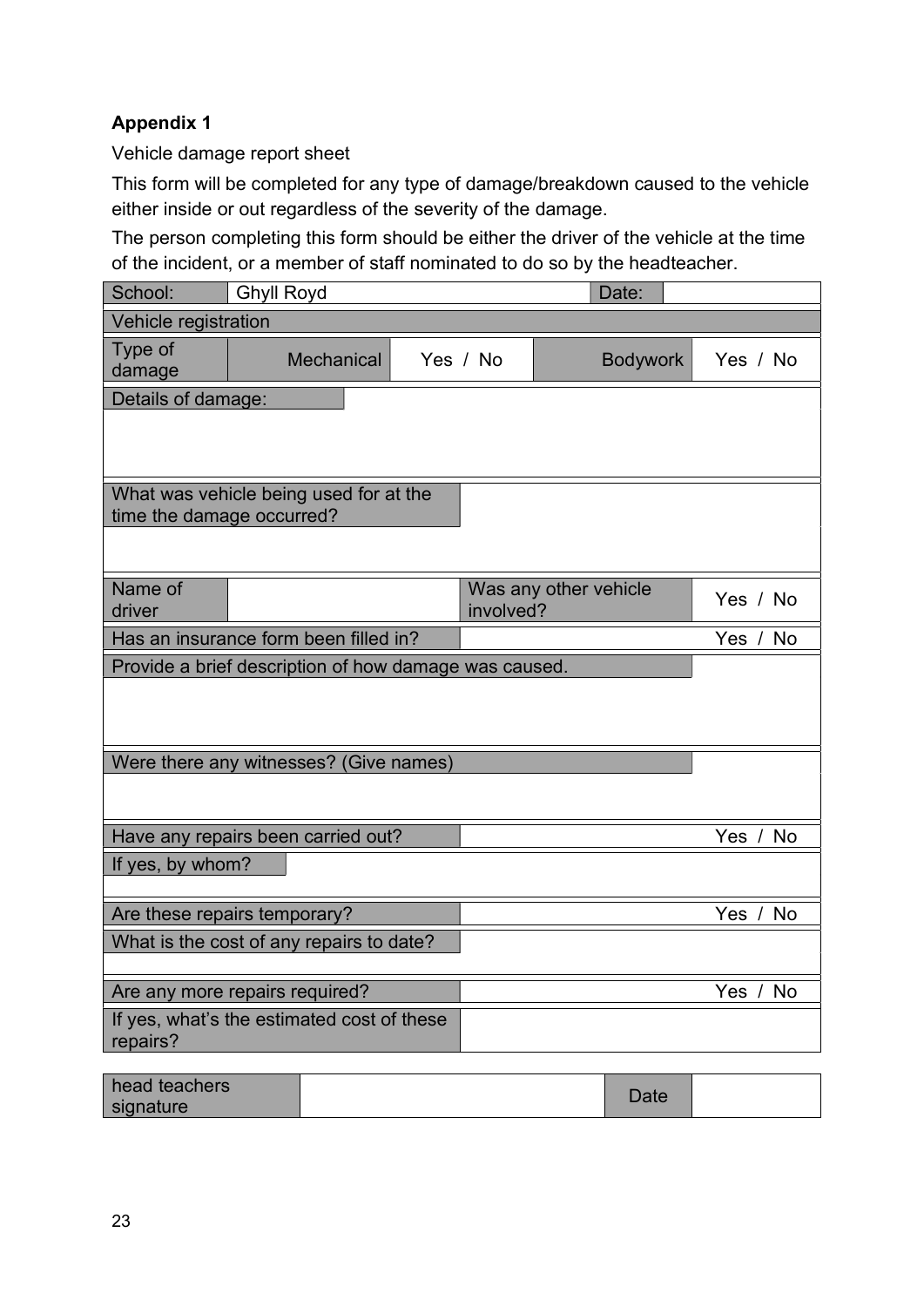## Appendix 2

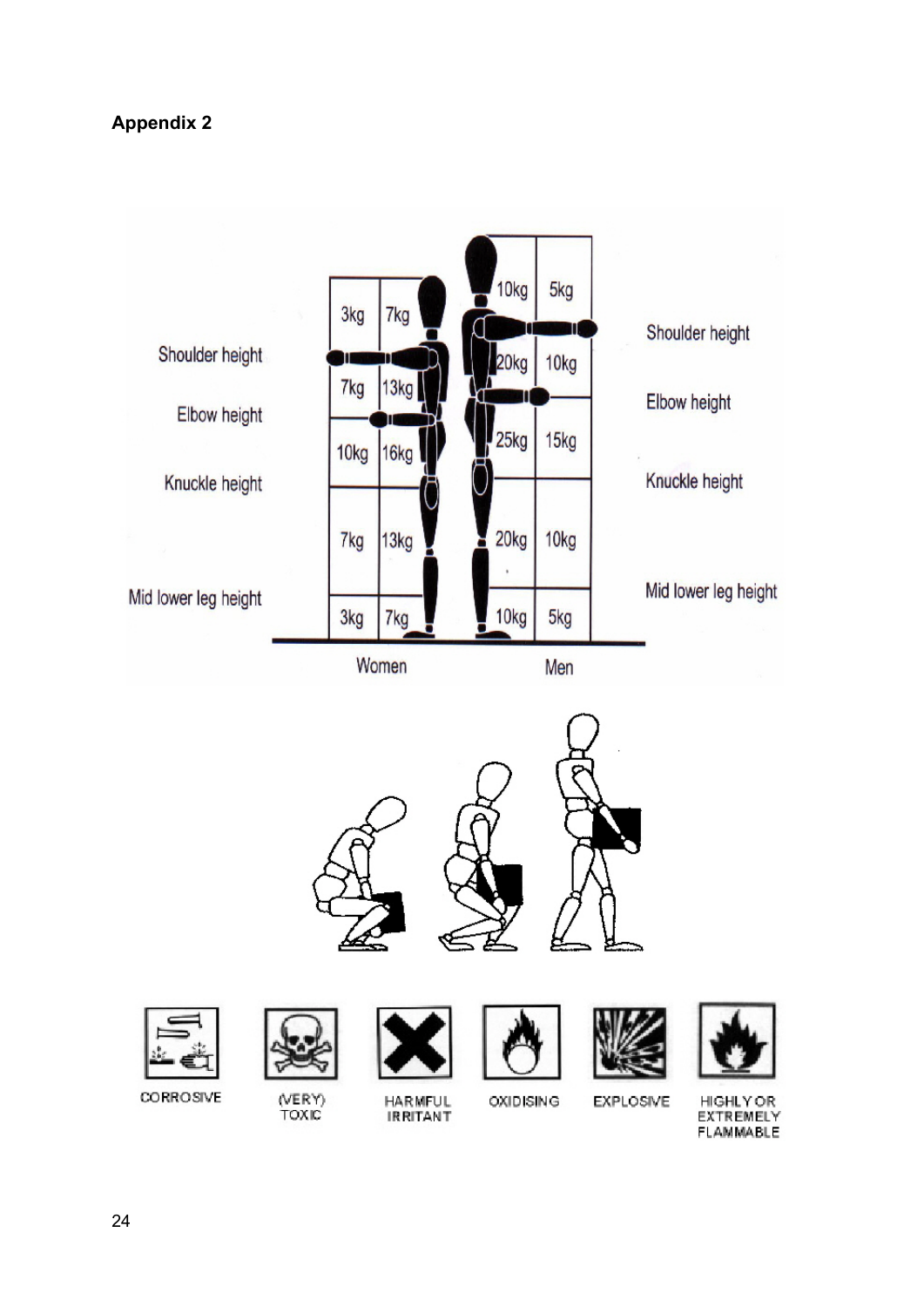## Appendix 3 Termly Stepladder Inspection

| <b>Identification</b> | Type of           | Inspection | Satisfactory | Action | Signature |
|-----------------------|-------------------|------------|--------------|--------|-----------|
| <b>Number</b>         | Ladder/Stepladder | Date       | Yes / No     | Taken  |           |
|                       |                   |            |              |        |           |

# Equipment which fails must be taken out of use immediately and prominently labelled until repaired or disposed of.

#### Termly Ladder/Stepladder Checks

#### **CHECK**

- Any evidence of significant wear, distortion, cracks, splits or corrosion?
- Are there any loose, bent or missing rungs?
- Stays on stepladders secure? ( if ropes used check they're of correct length, consider replacement with aluminium steps)
- Are there any splinters, cracks or sharp edges on stiles and treads?
- Handrails in good condition and securely fixed?
- Non-slip feet fitted to stiles and in good condition?
- Secured to stop ANY unauthorised use.
- Where applicable check ratchet works correctly and ratchet strap for any cuts/tears (Any cut or tear more then 3mm in webbing take out of use immediately and dispose of)
- Any associated ladder equipment e.g. footing devices at the same time as checking ladders.

#### NOTE:

- Staff using ladders should carry out a visual check for signs of damage and that the ladder is safe before use.
- Named member of staff responsible for inspecting ladders should carry out a recorded inspection of all ladders on site termly.
- Ensure that all ladders are secured at all times to prevent unauthorised use.
- Training will depend on the type of intended use and the results of any working at heights risk assessment.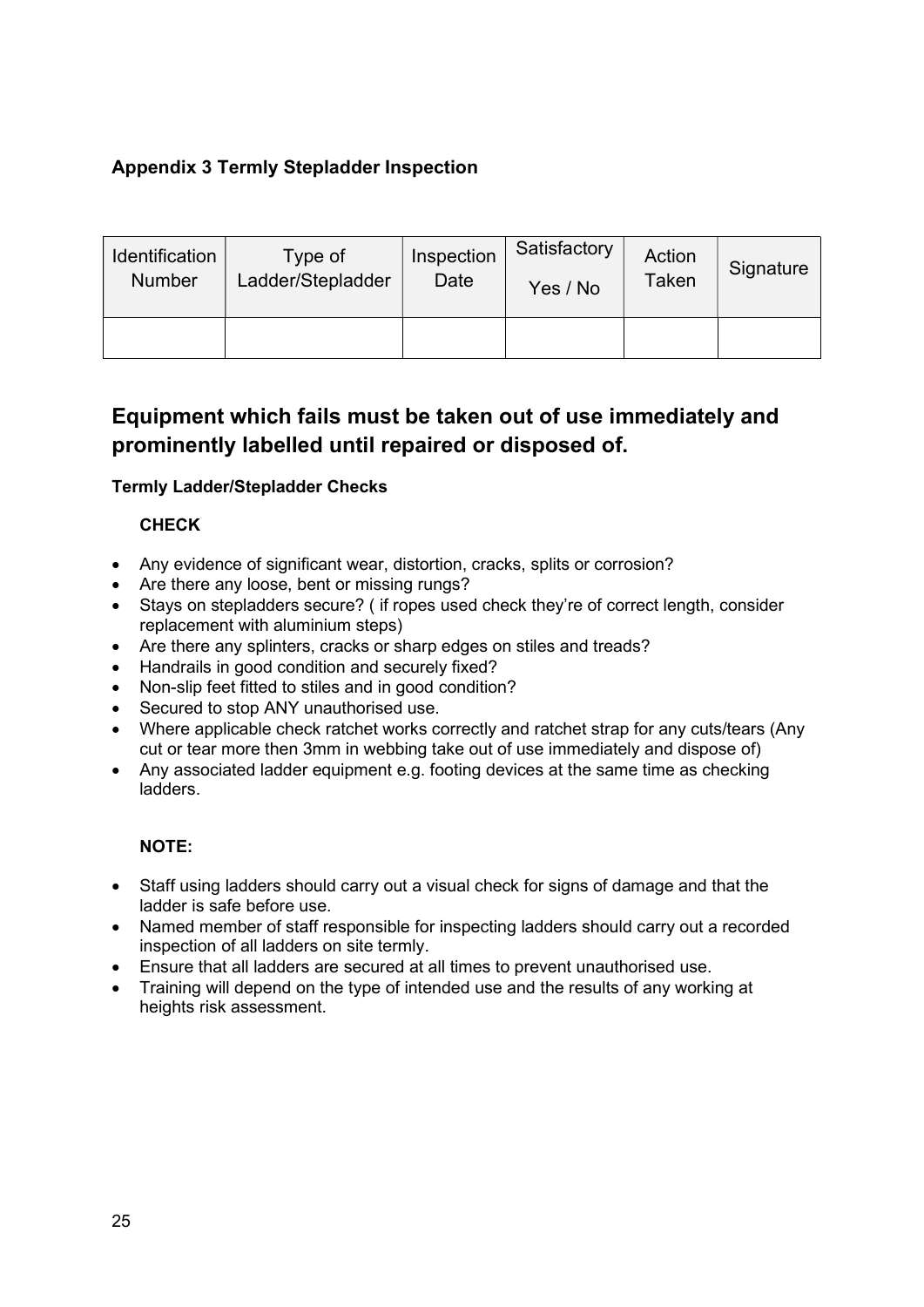# Appendix 4 Hot Work Permit – Prevent Fires

Prior to approving any hot work the 'Supervising Person' or his/her appointee shall inspect the work area and confirm that precautions as listed below have been taken to prevent fire.

Check each item carefully

#### **Precautions**

- $\Box$  Sprinklers and other Fire Fighting Systems and Equipment in service where possible
- $\Box$  Hot Work Equipment is in good condition
- $\Box$  Gas containers/flammable liquid containers to be changed/filled in the open
- $\Box$  Automatic Fire Detection (AFD) within the area must be isolated first

#### Within 15 Metres of Work

- $\Box$  Floors swept clean of combustibles and wetted down or covered with non-combustible material where necessary
- $\Box$  Combustible materials, hazardous or flammable liquids have been removed or are protected with non-combustible curtains or sheets
- $\Box$  Non-combustible covers suspended beneath work to collect sparks

#### Work on Walls or Ceilings

- $\Box$  Any combustible material has been protected against sparks or heat
- $\Box$  Combustibles moved away from other side of walls and away from metal through which heat can be transferred

#### Work on Enclosed Equipment

- $\Box$ (Tanks, containers, ducts, dust collectors etc.) Equipment cleaned of all combustibles and dust
- $\Box$  Containers purged of flammable liquids and vapours

#### Fire Watch

- $\Box$  To be provided during and 30 minutes after operation
- $\Box$  Supplied with extinguishers and/or hose reel
- $\Box$  Trained in use of fire fighting equipment and in sounding the fire alarm

#### Final Check Up

 $\Box$  To be made 60 minutes after completion of any operation

| Date |  |  |
|------|--|--|